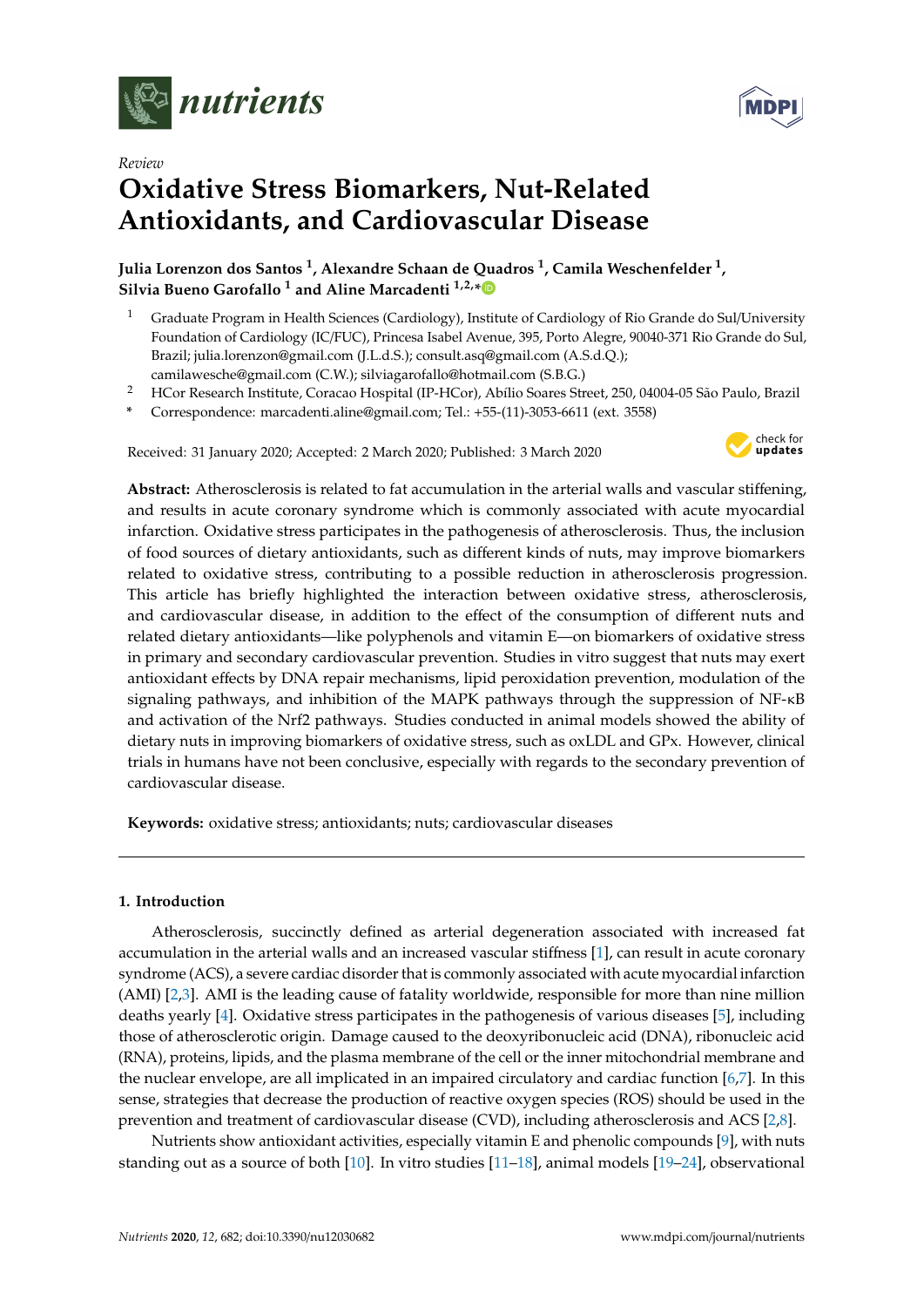studies [\[25\]](#page-11-3), and randomized trials [\[26](#page-11-4)[–32\]](#page-11-5) suggest the potential benefit of including different nuts in the diet to improve biomarkers of oxidative stress.

This article has briefly discussed the role of oxidative stress in the genesis of atherosclerosis and ACS, and has assessed studies that have evaluated the effect of dietary nut supplementation on oxidative stress parameters in the primary and secondary prevention of cardiovascular diseases.  $\sigma$  are parameters in the primary and secondary prevention or direct at assembly.

#### 2. The Role of Oxidative Stress in the Development of Atherosclerosis and ACS oxidative stress parameters in the primary and secondary prevention of cardiovascular diseases.

Oxidative stress participates in the pathogenesis of atherosclerosis and its risk factors (namely, hypercholesterolemia, hypertension, and smoking) and increases free radical production in the vascular wall [\[33\]](#page-11-6). Oxidative stress participates in the pathogenesis of atherosclerosis and its risk factors (namely,

The resulting accumulation of DNA damage is associated with aging and age-related diseases, as it promotes apoptosis and cell senescence [\[33](#page-11-6)[,34\]](#page-12-0). In addition, the vascular smooth muscle cells (VSMC), which play an important role in atherosclerosis development, are activated by DNA damage and replication and secrete high levels of senescence-associated secretory phenotype (SASP) factors with inflammatory characteristics, capable of promoting pro-atherosclerotic conditions [\[34](#page-12-0)[,35\]](#page-12-1) in the adjacent cells. and replication and secretaries of secretaries of secretaries as sociated secretaries (SASP) factors with inflammators characteristics, capable of proportions  $\frac{3}{2}$ ,  $\frac{3}{2}$ ,  $\frac{3}{2}$ ,  $\frac{3}{2}$ ,  $\frac{3}{2}$ ,  $\frac{3}{2}$ ,  $\frac{3}{2}$ ,  $\frac{3}{2}$ ,  $\frac{3}{2}$ ,  $\frac{3}{2}$ ,  $\frac{3}{2}$ ,  $\frac{3}{2}$ ,  $\frac{3}{2}$ ,  $\frac{3}{2}$ ,  $\frac{3}{2}$ 

Hypercholesterolemia is a major risk factor for atherosclerosis. An increase in the plasma cholesterol levels results in an endothelial dysfunction that facilitates the migration of lipids, especially that of the low-density lipoprotein cholesterol (LDL-c), into the arterial wall, where it is modified by ROS molecules, such as NADPH oxidase, xanthine oxidase, enzymes of the mitochondrial respiratory chain, and by the decoupling of the endothelial nitric oxide (NO) synthase. Endothelial cells and VSMC express adhesion molecules and chemotactically recruit the circulating monocytes which migrate to the is upendothelial space where they are transformed into macrophages and then foamy macrophages by an LDL-c oxidization; the degree of oxidation correlates with the severity of the disease. This process results in a cascade of vascular changes that have clinical sequelae, including the narrowing of vessels, causing associated clinical symptoms (angina pectoris), and ACS of different types based on the stability of the atherosclerotic plaque [\[36](#page-12-2)[–39\]](#page-12-3). ACS is a subcategory of coronary artery disease (CAD), which has characteristic symptoms and is often associated with AMI [\[2\]](#page-10-1) (Figure 1). myperchole and the condition for degree of oxidization; then the degree of oxidization; the degree of oxidation correlates

<span id="page-1-0"></span>

**Figure 1.** Representation of the atherosclerotic process adapted from Glaudemans et al. [\[40\]](#page-12-4). (1) Migration of LDL-c to the endothelial wall and its modification; (2) Uptake of the circulating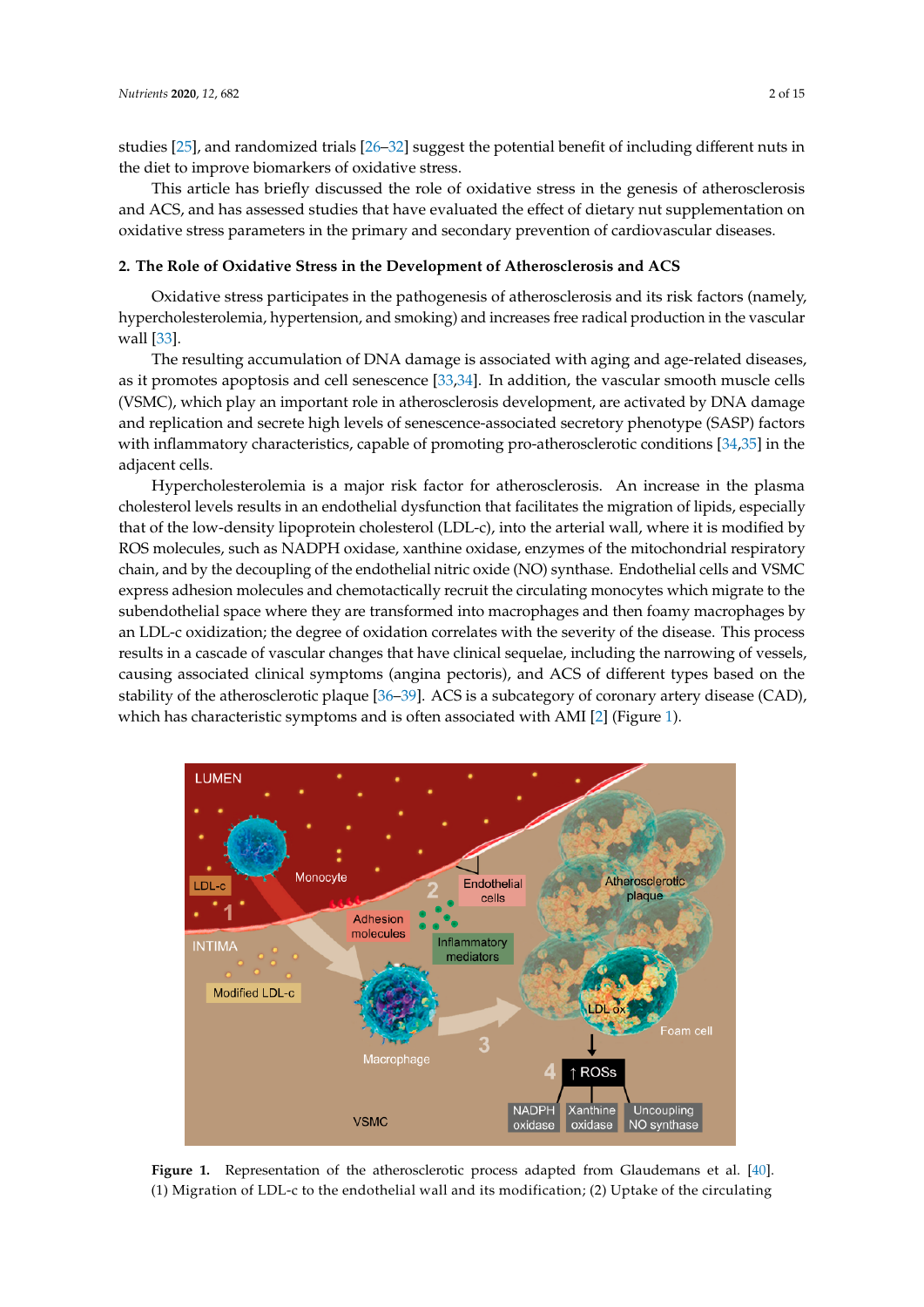monocytes by endothelial cells and VSMCs; (3) Transformation of monocytes into foamy macrophages from the uptake of LDL-c by scavenger receptors; (4) Increase of ROS and oxidation of LDL-c. Abbreviations: LDL-c: Low-density lipoprotein cholesterol; LDL ox: Oxidized LDL-c; VSMC: Vascular smooth muscle cells; ROS: Reactive oxygen species; NO: Nitric oxide.

In the context of atherosclerosis, some oxidative stress biomarkers and endogenous antioxidants have great clinical relevance, including the oxidized LDL-c (oxLDL), plasma total antioxidant capacity (TAC), superoxide dismutase (SOD), catalase, and glutathione (GHS). In addition, foods rich in exogenous antioxidants are closely related to having cardiovascular protective abilities.

#### **3. Nuts and Their Antioxidant Properties**

Nuts (tree nuts) and peanuts are rich sources of antioxidants, particularly vitamin E and polyphenols. In addition, other characteristics of these foods support recommending their dietary inclusion in CVD prevention and treatment.

#### *Definition and Nutritional Composition of Di*ff*erent Nuts*

Nuts are dry, thick fruits with thorny-covered seeds [\[41\]](#page-12-5). The best known are almonds, hazelnuts, Brazil nuts, cashews, macadamias, walnuts, pecans, and pistachios. Peanuts and Baru almonds are edible seeds classified as legumes, not nuts since their grains are produced in pods [\[41](#page-12-5)[,42\]](#page-12-6). However, the characteristics and nutritional composition of peanuts are similar to those of nuts and they are considered as oleaginous fruits.

Nuts are composed of macronutrients [\[43](#page-12-7)[,44\]](#page-12-8), containing high levels of proteins and unsaturated fats, in addition to dietary fiber [\[44\]](#page-12-8), micronutrients [\[44\]](#page-12-8), fat-soluble bioactives [\[44,](#page-12-8)[45\]](#page-12-9) which include polyunsaturated fatty acids (PUFA) and monounsaturated fatty acids (MUFA), and phytochemicals [\[46\]](#page-12-10), such as phenolic compounds. These nutrients, in synergy, appear to be responsible for the beneficial effects of nuts on human health [\[46](#page-12-10)[–52\]](#page-12-11).

The lipid content of nuts, peanuts, and Baru almonds varies between 30%–60% of their approximate composition [\[52,](#page-12-11)[53\]](#page-12-12). Regarding the fatty acid profile of these foods, high levels of oleic (C18:1) and linoleic (C18:2) [\[53\]](#page-12-12) fatty acids are notable. Table [1](#page-3-0) presents the fatty acid profile of the main nuts and edible seeds.

Phytochemicals are considered non-nutrient antioxidants [\[54\]](#page-12-13) present in high concentrations in nuts which are considered a major dietary source of these antioxidants [\[55\]](#page-12-14). Phytochemicals present in nuts have bioactive properties, such as antioxidant, antiproliferative, anti-inflammatory, antiviral, and hypocholesterolemic properties [\[56\]](#page-12-15). However, the phytochemical content can vary considerably according to nut type, genotype, pre- and post-harvest conditions, and storage conditions [\[46\]](#page-12-10). Table [2](#page-3-1) shows the phytochemical content of nuts and edible seeds.

Edible nuts and seeds are also sources of nutrient antioxidants, such as selenium, zinc, and vitamins A, C, E, with emphasis on tocopherols [\[54](#page-12-13)[,57](#page-13-0)[,58\]](#page-13-1) (Table [3\)](#page-4-0). However, their metabolic effects seem to be dependent on the bioaccessibility in the gastrointestinal tract, which may be influenced by dietary fiber and MUFA content of the nut [\[59\]](#page-13-2).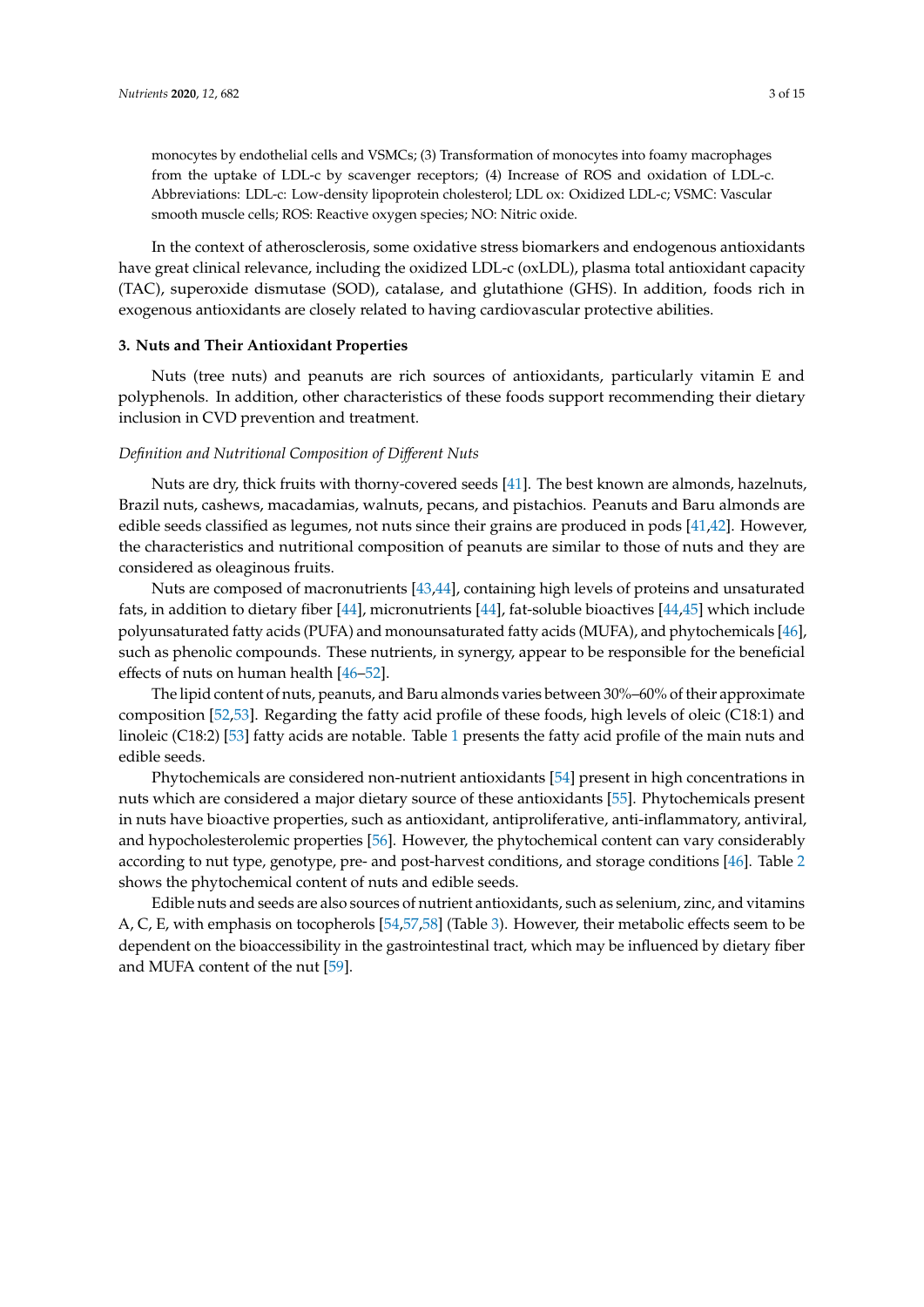| <b>Fatty Acids</b> | <b>Nuts</b> |          |           |        |       |           |                          |                          |        | <b>Edible Seeds</b>      |  |
|--------------------|-------------|----------|-----------|--------|-------|-----------|--------------------------|--------------------------|--------|--------------------------|--|
| (g/100g of Lipids) | Almond      | Hazelnut | Macadamia | Walnut | Pecan | Pistachio | <b>Brazil Nut</b>        | <b>Cashew Nut</b>        | Peanut | Baru Almond              |  |
| Saturated          | 9.19        | 8.25     | 16.09     | 9.81   | 7.33  | 14.6      | 25.35                    | 21.12                    | 14.81  | 18.77                    |  |
| Palmitic C16:0     | 7.43        | 5.57     | 8.88      | 7.15   | 5.09  | 12.61     | 15.11                    | 10.7                     | 7.2    | 7.39                     |  |
| Stearic C18:0      | 1.7         | 2.5      | 4.26      | 2.55   | 2.02  | 1.42      | 9.51                     | 9.33                     | 1.84   | 4.62                     |  |
| Arachid C20:0      | 0.06        | 0.14     | 2.95      | 0.07   | 0.06  | 0.35      | 0.25                     | 0.63                     | 1.19   | 1.10                     |  |
| <b>MUFA</b>        | 65.89       | 80.62    | 58.51     | 16.30  | 54.26 | 56.28     | 29.04                    | 61.68                    | 43.93  | 51.07                    |  |
| Palmitoleic C16:1  | 0.66        | 0.15     | 18.69     | 0.09   | 0.07  | 1.18      | 0.29                     | 0.54                     | 0.07   | $\overline{\phantom{0}}$ |  |
| Oleic C18:1        | 65.89       | 80.52    | 58.51     | 16.14  | 53.65 | 55.98     | 28.75                    | 61.15                    | 42.48  | 48.37                    |  |
| Gadoleic C20:1     | 0.00        | 0.10     | 0.00      | 0.16   | 0.61  | 0.3       | $\overline{\phantom{a}}$ | $\overline{\phantom{a}}$ | 1.45   | 2.70                     |  |
| <b>PUFA</b>        | 23.95       | 10.57    | 4.39      | 72.79  | 37.95 | 27.11     | 45.61                    | 17.19                    | 37.81  | 32.35                    |  |
| Linoleic C18:2     | 23.85       | 10.43    | 1.81      | 60.23  | 37    | 26.55     | 45.43                    | 16.88                    | 37.52  | 30.13                    |  |
| Linolenic C 18:3   | 0.10        | 0.14     | 2.58      | 12.56  | 0.95  | 0.56      | 0.18                     | 0.32                     | 0.29   | 2.22                     |  |

**Table 1.** Fatty acid composition of nuts and edible seeds.

**Abbreviations:** MUFA: monounsaturated fatty acid; PUFA: polyunsaturated fatty acid. Adapted from Freitas and Naves, 2010 [\[52\]](#page-12-7).

## **Table 2.** Phytochemical content of nuts.

<span id="page-3-1"></span><span id="page-3-0"></span>

| Phytochemical                                       | <b>Nuts</b> |               |            |              |              |                 |                                    |            |  |
|-----------------------------------------------------|-------------|---------------|------------|--------------|--------------|-----------------|------------------------------------|------------|--|
|                                                     | Almond      | Hazelnut      | Macadamia  | Walnut       | Pecan        | Pistachio       | <b>Brazil Nut</b>                  | Cashew Nut |  |
| Total phenolics $(mg/100 g)$                        | 261         | 447           | 233        | 1602         | 1588         | 703             | 197                                | 242        |  |
| Proanthocyanidins (mg/100 g)                        | 184.1       | 500.6         | 10         | 67.2         | 493.9        | 252.71          | 10                                 | 8.7        |  |
| Flavonoids (mg/100 g)                               | 25.01       | 13.21         | 137.9      | 0.54         | 2713.49      | 136.45          | 0.85                               | 1.12       |  |
| Phenolic acids and aldehydes<br>(mg/100 g)          | 0.44        | 1.87          | 3.69       | 39.11        | 2052         | 1.27            | 11.35                              |            |  |
| Carotenoids $(\mu g/100 g)$<br>Sterols $(mg/100 g)$ | ◠<br>192.37 | 106<br>132.47 | -<br>105.7 | 21<br>197.89 | 55<br>233.52 | 22832<br>189.43 | $\overline{\phantom{0}}$<br>160.19 | 31<br>154  |  |

Adapted from Bolling et al., 2011 [\[46\]](#page-12-16).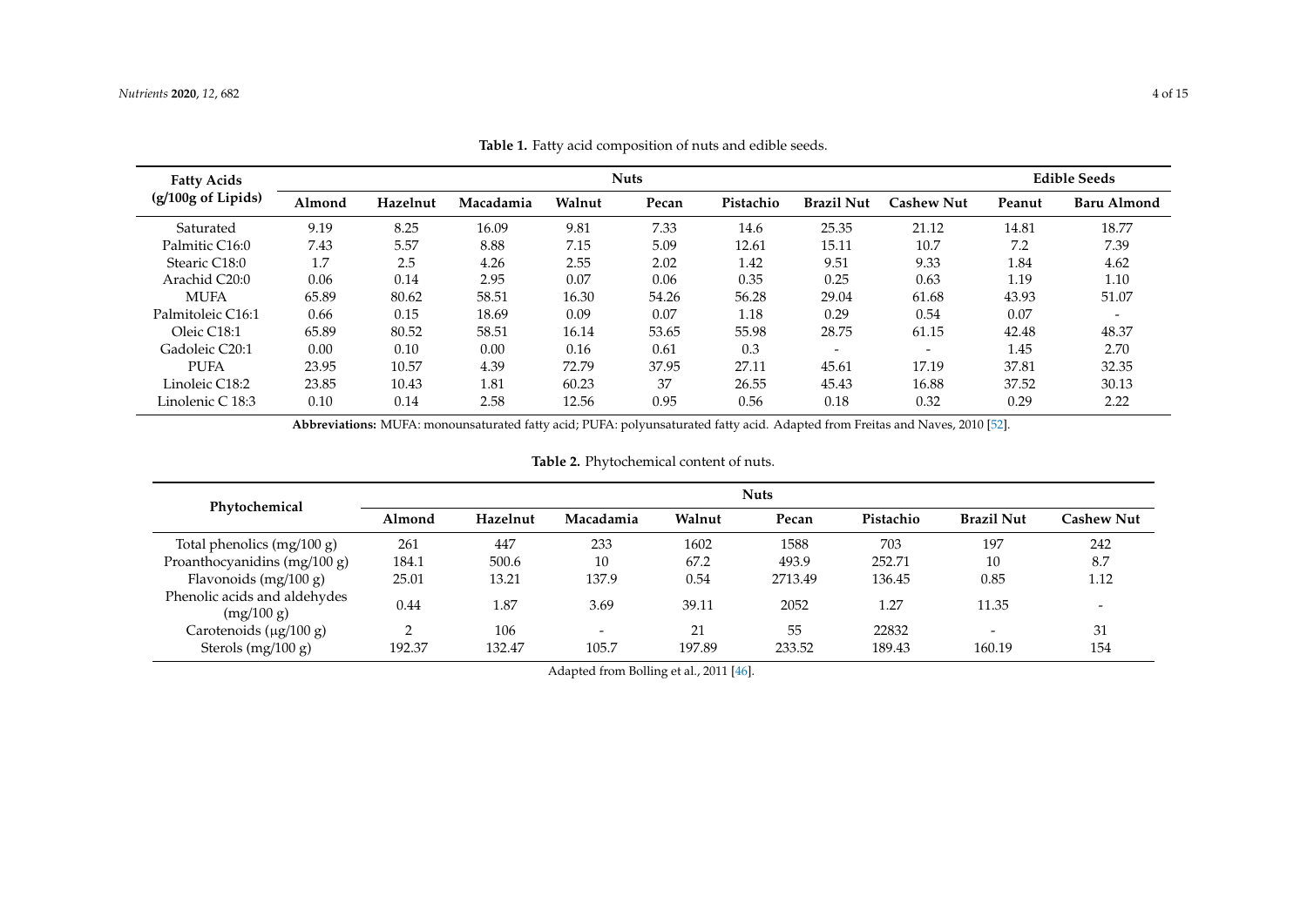<span id="page-4-0"></span>

|                                        | Cashew Nut [60] | <b>Brazil Nut [57,60]</b> | Almond [60] | <b>Walnut</b> [60.61] | Pecan [60] | Pistachio [60] | Macadamia [60] | Hazelnut [60.62]         | <b>Peanut</b> [60,63] |
|----------------------------------------|-----------------|---------------------------|-------------|-----------------------|------------|----------------|----------------|--------------------------|-----------------------|
| Selenium $(\mu g)$                     | 19.9            | 1917                      | 4.1         | 4.9                   | 3.8        |                | 3.6            | 2.4                      | 9.3                   |
| $\text{Zinc} \left( \text{mg} \right)$ | 5.78            | 4.06                      | 3.12        | 3.09                  | 4.53       | 2.2            | 1.3            | 2.45                     | 2.77                  |
| Vitamin $A(\mu g)$                     |                 | 0                         |             |                       |            | 26             |                |                          |                       |
| Vitamin $C$ (mg)                       | 0.5             | 0.7                       |             | 1.3                   | 1.1        | 5.6            |                | 6.3                      |                       |
| $\alpha$ -tocopherol (mg)              | 0.9             | 5.65                      | 25.63       | 0.7                   | 1.4        | 2.86           | 0.54           | 15.03                    | 4.93                  |
| $\beta$ -tocopherol (mg)               | 0.03            | $\overline{\phantom{0}}$  | 0.23        | 0.10                  | 0.39       |                |                | $\overline{\phantom{0}}$ | 0.33                  |
| $\gamma$ -tocopherol (mg)              | 5.31            | 116.2                     | 0.64        | 22.65                 | 24.44      | 1.67           |                | 1.36                     | 10.4                  |

**Table 3.** Nutrient antioxidant concentration of different nuts and seeds per 100g.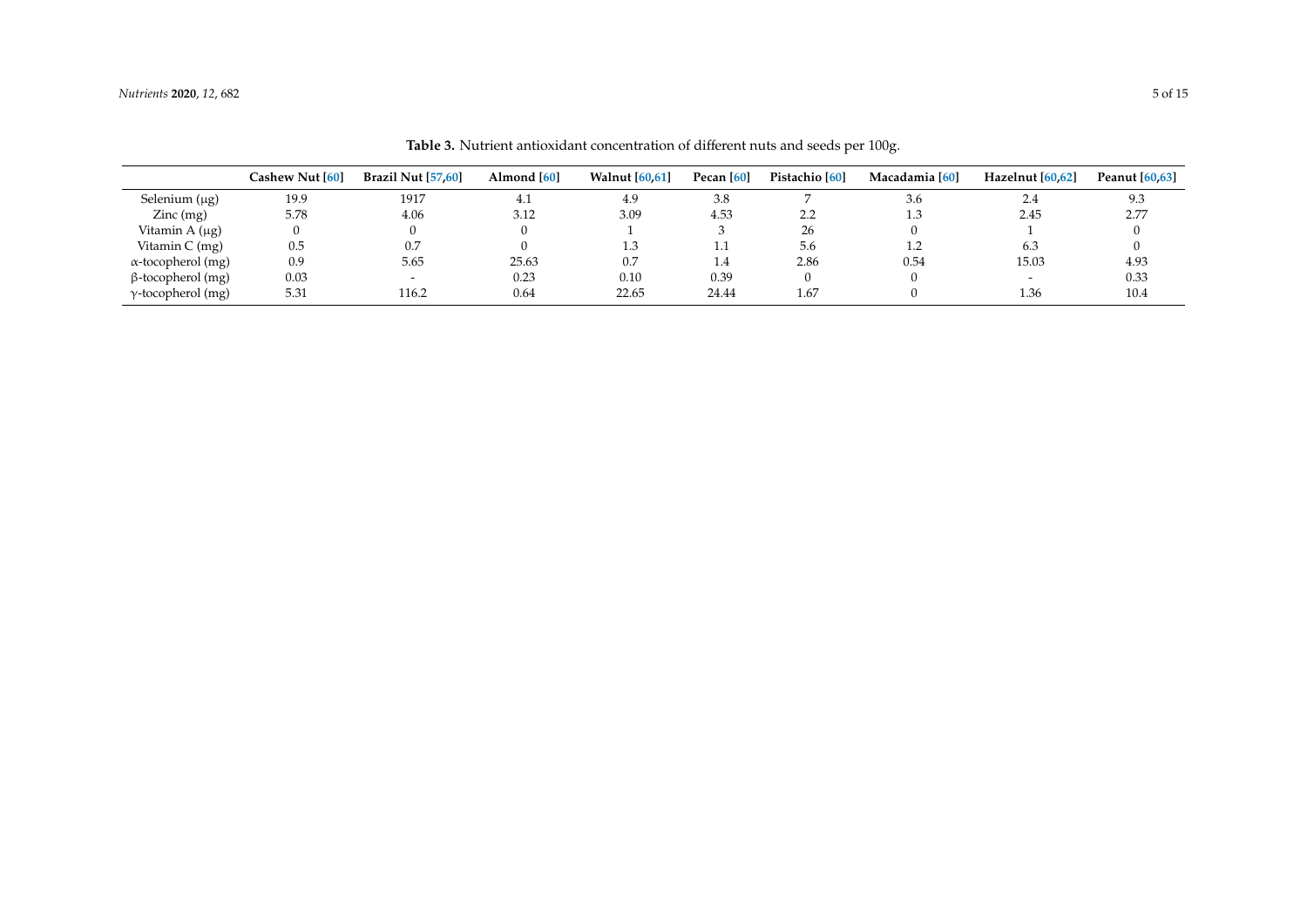#### *4.1. Studies In Vitro*

An in vitro study with plasma and platelets incubated in proanthocyanidin fraction from Medemia argun nuts  $(0.5 \mu g/mL-50 \mu g/mL)$ , demonstrated a decrease in oxidation of the thiol and the carbonyl groups, and a significant increase in GSH, compared to that observed with peroxynitrite (ONOO- ) treatment only [\[11\]](#page-10-10). These polyphenols exert their antioxidant activity by DNA repair, lipid peroxidation prevention, modulation of the signaling pathways, and inhibition of the mitogen-activated protein kinases (MAPK) pathways through the suppression of nuclear factor kappa B (NF-κB) and activation of the nuclear factor erythroid 2-related factor 2 (Nrf2) pathways [\[12\]](#page-10-11). Oocytes of secondary follicles from lambs maintained for 18 days in control medium containing polyphenol resveratrol (2  $\mu$ M, 10  $\mu$ M, or 30  $\mu$ M) exhibited significant decreases in the intracellular GSH levels at 10  $\mu$ M and 30  $\mu$ M concentrations compared to 2  $\mu$ M due to a decreased mitochondrial activity [\[13\]](#page-10-12).

Different nuts (almonds, macadamias, hazelnuts, pistachios, and walnuts) showed that their supernatant fractions displayed antioxidant effects after being fermented in vitro [\[14\]](#page-10-13). An investigation into the antioxidant effect of pistachios in the macrophage/monocyte cell line, J774, found that pretreatment with pistachio shells or roasted and salted pistachios in different concentrations decreased the production of ROS and malondialdehyde (MDA) significantly  $(p < 0.01)$  [\[15\]](#page-11-7).

Walnut oil, in different concentrations (40  $\mu$ L/mL–319  $\mu$ L/mL) in U937 cells cultured for 24 h to 72 h, had positive effects on SOD activity, with the greatest induction ( $p \le 0.01$ ) seen within 48 h of incubation [\[16\]](#page-11-8). Additionally, defatted walnut flour exerted good antioxidant activity on the peroxide-injured nerve cells through the elimination of the hydroxyl radical and reduction of ROS in the selected peptides [\[17\]](#page-11-9).

The effects of walnut extracts rich in polyphenols on human plasma in vitro was compared to ellagic acid, with a reduction in LDL-c oxidation of 87% and 38% observed, respectively; the copper-mediated LDL-c oxidation was inhibited by 84% in the presence of the extract (compared to 14% by ellagic acid) [\[18\]](#page-11-0).

#### *4.2. Studies in Animal Models*

Male Wistar rats were divided into six groups [n: six per group: (1) control, (2) 75 mg of Brazil nut (BN), (3) 150 mg BN, (4) ischemia-reperfusion (IR), (5) IR with 75 mg BN, and (6) IR with 150 mg BN and submitted to BN daily seven days prior to surgery for IR, with animals sacrificed 48 h thereafter. Reduced oxidative stress—including elevated expression of inducible nitric oxide synthase (iNOS), nitrotyrosine renal expression, and plasma thiobarbituric acid reactive substances (TBARS), was observed in mice pretreated with BN (similar results with both doses) [\[19\]](#page-11-1). Male mice C57BL/6J fed either a common feed or fat-rich diet (45% or 21.5% energy from walnuts) for six weeks showed a decrease in MAPK changes and a reduction in lipid peroxidation [\[20\]](#page-11-10). Male mice fed with an atherogenic diet supplemented with mixed nuts (almonds, macadamias, peanuts, pistachios, cashews, Brazil nuts, and walnuts) or isolated pistachio showed significantly decreased concentrations of oxLDL as compared to that observed in the control knock-out mice (*p* = 0.044) [\[21\]](#page-11-11). Furthermore, apoE-deficient mice receiving supplementation (3%) of mixed nuts (almonds, hazelnuts, and walnuts) showed significantly decreased levels of oxLDL (*p* < 0.05) compared to the group receiving an isocaloric diet supplemented with palm oil [\[22\]](#page-11-12).

Male rats fed with a high-fat diet supplemented with pecan oil, polyphenol extract, or part or whole pieces of nuts for nine weeks showed a greater increase in antioxidant enzyme activity (*p* < 0.05), especially in the group supplemented with pecan oil [\[23\]](#page-11-13). Hyperlipidemic rats fed a fat-rich diet and pistachios for eight weeks showed a reduction of TBARS measured MDA (*p* < 0.01), and, although not significant, an increase in SOD compared to that observed in the control [\[24\]](#page-11-2).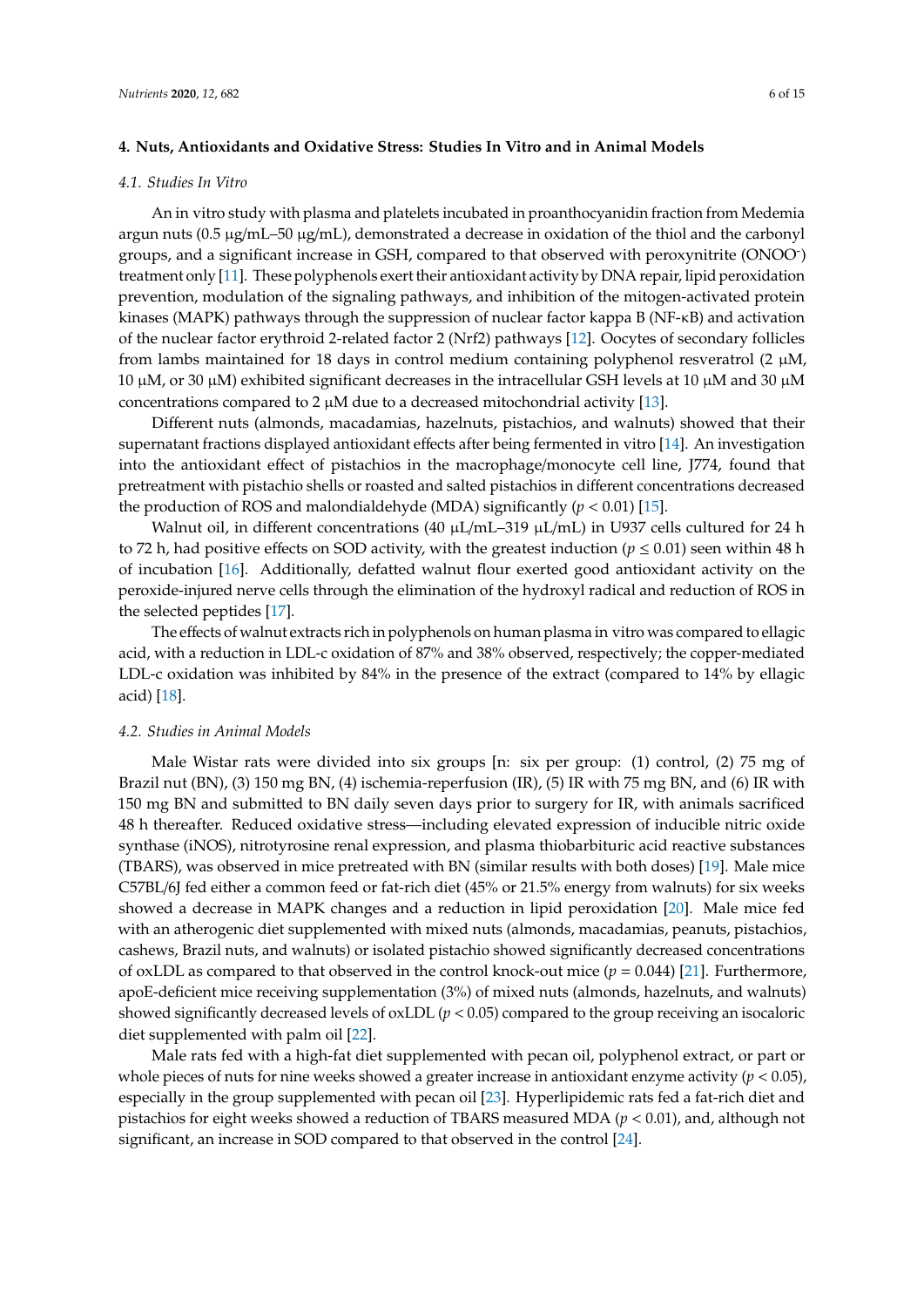#### **5. Nuts and Oxidative Stress Biomarkers: Studies in Primary Cardiovascular Prevention**

The current consensus indicates that the inclusion of nuts in the diet helps in the prevention of primary CVD [\[64,](#page-13-8)[65\]](#page-13-9). A review of major epidemiological studies, such as the Adventist Health Study [\[66\]](#page-13-10), the Iowa Women's Health Study [\[67\]](#page-13-11), the Nurses' Health Study [\[68\]](#page-13-12), and the Physicians' Health Study [\[69\]](#page-13-13) showed a 37% lower risk for CVD in individuals who consumed nuts more than four times a week compared to those who rarely or never consumed nuts; moreover, a reduction in risk of 8.3% was assigned to each weekly portion of nuts [\[25\]](#page-11-3).

The *PREvención con DIeta MEDiterránea* (PREDIMED) study [\[64\]](#page-13-8) conducted in Spain enrolled 7447 individuals at high risk for CVD, who participated in one of three dietary interventions: The Mediterranean diet (MeDiet) supplemented with an extra-virgin olive oil (MeDiet + EVOO), the MeDiet supplemented with mixed nuts (MeDiet + MN), and the control diet (low-fat standard as per the American Heart Association [AHA]). After a median follow-up of 4.8 years, there was a 30% lower risk observed for AMI, stroke, and CVD-related mortality in the group allocated with the diet supplemented with extra-virgin olive oil, while there was a 28% reduced risk in the group supplemented with mixed nuts, compared to that in the control diet.

Subanalysis [\[70\]](#page-13-14) of the PREDIMED study evaluated biomarkers related to oxidative stress, identifying greater SOD and catalase plasma activity (*p* < 0.003 and *p* < 0.004, respectively) and less plasma xanthine oxidase activity ( $p = 0.008$ ) in individuals undergoing interventions (the MeDiet + EVOO and the MeDiet + MN). Another subanalysis [\[71\]](#page-13-15) published by the same authors, detected an improvement in the plasma non-enzymatic antioxidant capacity (NEAC) levels after one year of intervention through increasing plasma levels of potential iron-reducing antioxidant (FRAP) in both interventions [the MeDiet + EVOO: 72.0  $\mu$ mol/L (95% CI, 34.2–109.9), and the MeDiet + MN: 48.9 µmol/L (24.3–73.5)].

Specifically regarding nuts, a study that evaluated the acute effect of consumption of four different forms of walnut [whole walnut (85 g), walnut oil (51 g), defatted walnut pulp (34 g), and walnut skin (5.6 g)] in overweight or obese individuals with moderate hypercholesterolemia, identified an increase in the antioxidant marker FRAP at all meals (*p* < 0.01), but this was less significant for defatted walnut pulp [\[72\]](#page-13-16). The nutritional intervention of one unit of Brazil nuts per day for three months in hemodialysis patients resulted in improved plasma glutathione peroxidase (GPx) levels and a reduction in the 8-hydroxy-2'-deoxyguanosine (8-OHdG) and in the 8-isoprostane levels ( $p < 0.001$ ) [\[73\]](#page-13-17).

A placebo-controlled, parallel randomized clinical trial (RCT) [\[26\]](#page-11-4) of 46 overweight and obese women, divided into two groups (normocaloric and isoenergetic diet + placebo [PLA] or normocaloric and isoenergetic diet  $+ 20$  g of Baru nuts [BARU]), found that after eight weeks of intervention, the BARU group showed a significant increase in the GPx activity in comparison to the PLA group (+0.08 U/mg, 95% CI 0.05–0.12; *vs*. −0.07 U/mg, 95% CI −0.12 to −0.03, *p* < 0.01) accompanied by an increase in the plasma copper concentration ( $p = 0.037$ ). However, no differences were observed in CAT, SOD activity or MDA concentration between groups. A further study [\[74\]](#page-13-18) involving Baru nuts was divided into two periods of six weeks (four weeks of washing between periods) and conducted in 20 slightly hypercholesterolemic individuals. Participants were instructed to follow the supplementary diet of 20 g/day of Baru nuts or placebo, and at the end of the study, no changes were observed in the biomarkers of oxidative stress investigated.

Three RCTs were conducted involving dietary intervention with Brazil nuts, with some positive effects observed in all three. A double-blind, controlled, crossover trial [\[28\]](#page-11-14) included 91 hypertensive and dyslipidemic patients, who received an individualized diet  $+13$  g granulated and defatted Brazil nuts (DBN) or individualized diet + placebo (IDP), found a 24% increase in the GPx3 activity (112.66 nmol/min/mL ± 40.09 nmol/min/mL to 128.32 nmol/min/mL ± 38.31 nmol/min/mL, *p* < 0.05) and 3.25% reduction in oxLDL (66.31 U/L  $\pm$  23.59 U/L to 60.68 U/L  $\pm$  20.88 U/L) in the DBN group at the end of 12 weeks. An inverse association between GPx3 and oxLDL was found, even after adjusting for sex, age, diabetes mellitus (DM) diagnosis, and body mass index (BMI) (β −0.298, *p* = 0.008). An increase in the GPx activity was also seen in the RCT [\[27\]](#page-11-15) involving obese women who followed their usual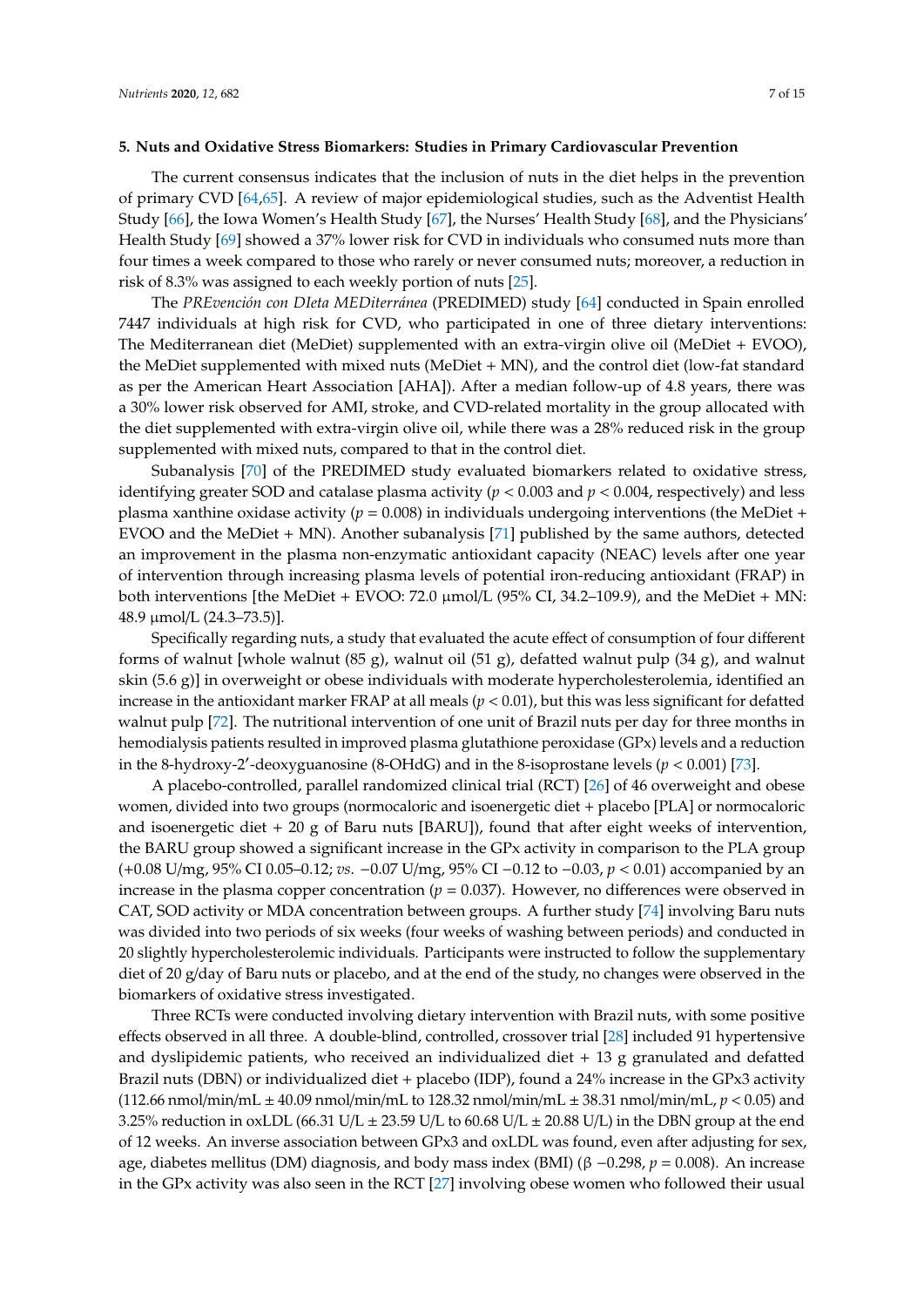diet and added one Brazil nut per day for two months when compared to the control (without any intervention) (*p* = 0.03). Obese adolescents, grouped to maintain their usual diets (control group) or a supplementary diet with 15 g–25 g of Brazil nuts per day (BNG group) for 16 weeks, showed a significant decrease in oxLDL in the BNG compared to the control group [BNG: 622.4 (457.2–665.0) to 514.9 (440.3–624.6); *vs.* control: 648.8 (515.9–737.9) to 646.9 (595–883.5); *p* = 0.02] [\[31\]](#page-11-16).

In a study conducted with type-2 DM (T2DM) patients [\[75\]](#page-14-0), duration of eight weeks and intervention with cashew nuts, 50 individuals were allocated to two groups: those with adjusted calories, receiving 10% of the total energy value (TEV) in cashew nuts (CNG); and those who followed their usual diets. At the end of the study, there was a greater increase in the activity of paraoxonase 1 (PON-1) in the CNG, but without significance. In another study [\[76\]](#page-14-1), children and adolescents with primary hyperlipidemia (*n* = 60) were randomly assigned to three groups: the hazelnut group with skin, the hazelnut group without skin, and the control group. The amount of hazelnut varied from 15 g–30 g in both interventions and all followed dietary guidelines. There were no significant changes in oxLDL.

Two RCTs [\[32,](#page-11-5)[77\]](#page-14-2) were conducted in patients with metabolic syndrome (MS) with the intervention of 30 g/day of mixed nuts (in different compositions). In one [\[77\]](#page-14-2), 60 volunteers were included and distributed into two groups (nuts or control); the mixed nuts were composed of 15 g walnuts, 7.5 g pine nuts, and 7.5 g roasted peanuts, all following nutritional guidelines. No changes in the oxidative stress markers were identified after six weeks of intervention. In the other study [\[32\]](#page-11-5), 50 patients, receiving a healthy diet prescription, were followed up for 12 weeks, after being divided into two groups (nuts or control); the mixed nuts were composed of 15 g walnuts, 7.5 g almonds, and 7.5 g hazelnuts; after intervention, urinary levels of the biomarker 8-oxo-dG were significantly reduced  $(p < 0.001)$  in the walnut group.

A study [\[29\]](#page-11-17) with 60 individuals with MS, lasting 24 weeks, divided patients into two groups: the pistachio group (PG) and the control group (CG). All participants followed a specific diet and exercise program, with unsalted pistachios making up 20% of the TEV for the PG. At the end of the study, the PG showed a significant improvement in TBARS compared to that in the control ( $p = 0.01$ ). Another study [\[30\]](#page-11-18) involving almonds, recruited 20 patients with T2DM and mild hyperlipidemia and divided them into two groups: the almond group (AG) and the control group (CG). The AG received a calorie-adjusted diet with 20% of the TEV from unsalted roasted almonds, while the CG received a diet from the National Cholesterol Education Program (NCEP). After four weeks, AG showed a significant reduction in carbonyl protein and oxLDL (28%,  $p = 0.0003$  and 6.9%,  $p \le 0.05$ , respectively).

Studies previously described that evaluated the impact of different nuts on oxidative stress biomarkers in primary cardiovascular prevention are summarized in Table [4.](#page-8-0)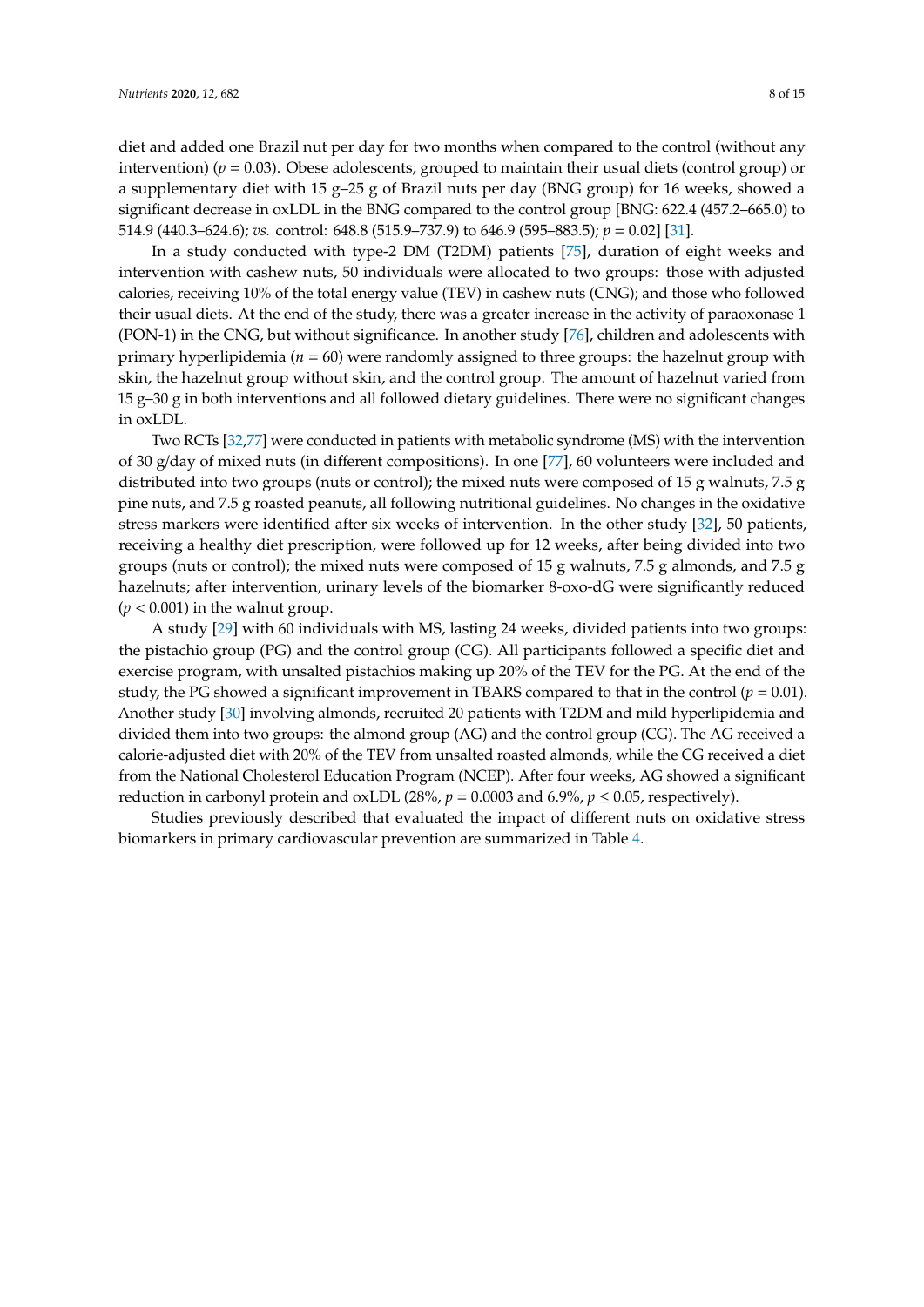| Author; Location                            | <b>RCT</b> Design                          | Population<br>(n: Intervention/Control)                        | <b>Type of Nut</b>                                | Duration | Intervention                                                                                       | Control                                                        | <b>Biomarkers</b>                                                   | <b>Main Results</b>                                                                                                                                                                      | Conclusion                                                                                                              |
|---------------------------------------------|--------------------------------------------|----------------------------------------------------------------|---------------------------------------------------|----------|----------------------------------------------------------------------------------------------------|----------------------------------------------------------------|---------------------------------------------------------------------|------------------------------------------------------------------------------------------------------------------------------------------------------------------------------------------|-------------------------------------------------------------------------------------------------------------------------|
| de Souza<br>RGM et al. [26];<br>Brazil      | Placebo-controlled                         | Women overweight and<br>obese (n: 24/22)                       | Baru nut                                          | 8 weeks  | Normocaloric and<br>isocaloric diet-based<br>Guideline + 20g<br>Baru/day                           | Normocaloric and<br>isocaloric diet-based<br>Guideline         | MDA, catalase, GPx,<br>SOD                                          | $GPx$ intervention: $+0.08$ : $GPx$<br>control: -0.07.<br>p < 0.01                                                                                                                       | Baru nut supplementation<br>increased GPx activity in women<br>with excess of weight.                                   |
| <b>GBS</b><br>Duarte et al. [27];<br>Brazil | Controlled                                 | Women obese (n: 36/36)                                         | Brazil nut                                        | 2 months | Usual diet $+1$ unit<br>Brazil nut/day                                                             | Usual diet                                                     | GPx1                                                                | GPx1 intervention: $\Delta$ 8.5;<br>GPx1 control: $\Delta$ 2.5.<br>$p = 0.03$                                                                                                            | Brazil nut supplementation<br>increased GPx1 activity in obese<br>women.                                                |
| Darvish<br>Damavandi<br>R et al. [75]; Iran | Controlled                                 | Individuals with T2DM<br>(n: 22/21)                            | Cashew nut                                        | 8 weeks  | Adjusted calorie diet<br>with 10% of cashew and<br>reduced consumption<br>of visible fat           | Usual diet                                                     | TAC and PON-1                                                       | Intervention vs control: TAC<br>$(p = 0.34)$ ; PON-1 $(p = 0.41)$ .                                                                                                                      | Cashew nut did not improve<br>TAC and PON-1 plasma<br>activities in individuals with<br>T2DM.                           |
| Guaraldi<br>F et al. [76]; Italy            | Controlled                                 | Children and adolescents<br>with hyperlipidemia<br>(n: 42/18)  | Hazelnut with or<br>without skin                  | 8 weeks  | Nutritional<br>recommendations<br>based on CHILD-1 +<br>hazelnut with or out<br>skin 15 to 30g/day | Nutritional<br>recommendations<br>based on CHILD-1             | oxLDL                                                               | oxLDL intervention vs control:<br>$p = 0.462$ .                                                                                                                                          | Hazelnuts did not improve the<br>oxLDL in children and<br>adolescents with<br>hyperlipidemia.                           |
| Huguenin<br>GV et al. [28]; Brazil          | Cross, double-blind,<br>placebo-controlled | Individuals hypertension<br>and dyslipidemia (n: 52/48)        | Brazil nut partially<br>defatted                  | 12 weeks | Nutritional counseling<br>for dyslipidemia and<br>hypertension + Brazil<br>nut 13g/day             | Nutritional counseling<br>for dyslipidemia and<br>hypertension | GPx3, TAC, 8-epi<br>$PGF2\alpha$ , oxLDL                            | GPx3 and oxLDL intervention:<br>128.32±38.31 60.68±20.88,<br>respectively.<br>GPx3 and oxLDL control:<br>115.06±38.09 and 63.76 ±23.03,<br>respectively.<br>p < 0.05                     | Brazil nut intake increased GPx3<br>actitity and reduced oxLDL in<br>individuals with hypertension<br>and dyslipidemia. |
| Lee YJ et al. [77];<br>South Korea          | Controlled                                 | Individuals with MS<br>(n: 30/30)                              | Mixed nuts (walnut,<br>peanuts, and pine<br>nuts) | 6 weeks  | Recommendations-based<br>dietary guidelines +<br>mix nuts 30g / day                                | Recommendations-based<br>dietary guidelines                    | MDA, oxLDL                                                          | Serum and urine MDA and<br>oxLDL intervention vs control:<br>$p=0.445$ , $p=0.394$ , and $p=0.885$ ,<br>respectively.                                                                    | Mixed nuts did not improve<br>MDA and oxLDL in individuals<br>with MS.                                                  |
| Bento AP et al. [74];<br>Brazil             | Placebo-controlled,<br>crossover           | Mildly<br>hypercholesterolemic<br>(n: 20/20)                   | Baru nut                                          | 6 weeks  | Usual diet + Baru 20g<br>/day                                                                      | Usual diet                                                     | TBARS, SOD, FRAP                                                    | TBARS, SOD, FRAP intervention<br>vs control:<br>$p = 0.82$ , $p = 0.34$ , and $p = 0.33$ ,<br>respectively.                                                                              | Baru nuts did not improve<br>TBARS, SOD and FRAP in<br>mildly hypercholesterolemic<br>individuals.                      |
| Gulati S et al. [29];<br>India              | Controlled                                 | Asian Indian with MS<br>(n: 33/35)                             | Pistachio nut<br>unsalted                         | 24 weeks | Guideline based on the<br>standard diet with 20%<br>of TEV in pistachio                            | Guideline based on the<br>standard diet                        | <b>TBARS</b>                                                        | TBARS intervention: 2.4±1.3:<br>TBARS control: 3.1±1.3.<br>$p = 0.01$                                                                                                                    | Pistachio nut improved plasma<br>TBARS in Asian Indian with MS.                                                         |
| Liu JF et al. $[30]$ ;<br>Taiwan            | Cross and controlled                       | Individuals with T2DM<br>and mild hyperlipidemia<br>(n: 20/10) | Almond nut                                        | 12 weeks | Diet for obtaining or<br>maintaining weight<br>with 20% of TEV in<br>almond                        | Diet for obtaining or<br>maintaining weight                    | carbonyl protein,<br>oxLDL and MDA                                  | Carbonyl protein intervention:<br>1.59±0.16; carbonyl protein<br>control: $2.16 \pm 0.23$ (p= 0.0003).<br>oxLDL: reduced 6.9% with<br>intervention as compared control.<br>$p \leq 0.05$ | Almond reduced plasma<br>carbonyl protein and oxLDL in<br>individuals with T2DM and mild<br>hyperlipidemia.             |
| Maranhao<br>PA et al. [31]; Brazil          | Controlled                                 | Obese adolescents (n: 8/9)                                     | Brazil nuts                                       | 16 weeks | Usual diet + Brazil nut<br>$15-25g/day$                                                            | Usual diet                                                     | GPx3, oxLDL, 8-epi<br>$PGF2\alpha$                                  | oxLDL: reduced in intervention<br>group (622.4 to 514.9). $p=0.02$                                                                                                                       | Brazil nuts improved oxLDL in<br>adolescents with obesity.                                                              |
| López-Uriarte<br>P et al. [32]; Spain       | Controlled                                 | Individuals with MS<br>(n: 25/25)                              | Mixed nuts (walnut,<br>almond and<br>hazelnut)    | 12 weeks | Nutritional guidelines +<br>mix nuts 30g/day                                                       | Nutritional guidelines                                         | plasma antioxidant<br>capacity,<br>oxLDL,8-oxo-dG,<br>8-isoprostane | Mean difference in final<br>8-oxo-dG (intervention vs<br>control): $\Delta$ -2.42; $p \le 0.001$                                                                                         | Mixed nuts improved urinary<br>8-oxo-dG in individuals with<br>MS.                                                      |

### **Table 4.** Randomized clinical trials on nuts and oxidative stress biomarkers in primary cardiovascular prevention.

<span id="page-8-0"></span>**Abbreviations:** RCT: Randomized clinical trial; MDA: Malondialdehyde; GPx: Glutathione peroxidase; SOD: Superoxide dismutase; GPx1: Glutathione peroxidase 1; GPx3: Glutathione peroxidase 3; T2DM: Type-2 diabetes mellitus; TAC: Total antioxidant capacity; PON-1: Paraoxonase 1; 8-epi PGF2α: 8-epi-prostaglandin F2 alpha; oxLDL: Oxidized LDL cholesterol; MS: Metabolic syndrome; TBARS: Thiobarbituric acid reactive substances; FRAP: Ferric reducing antioxidant potential; 8-oxo-dG: 8-oxo-7,8-dihydro-2'-deoxyguanosine.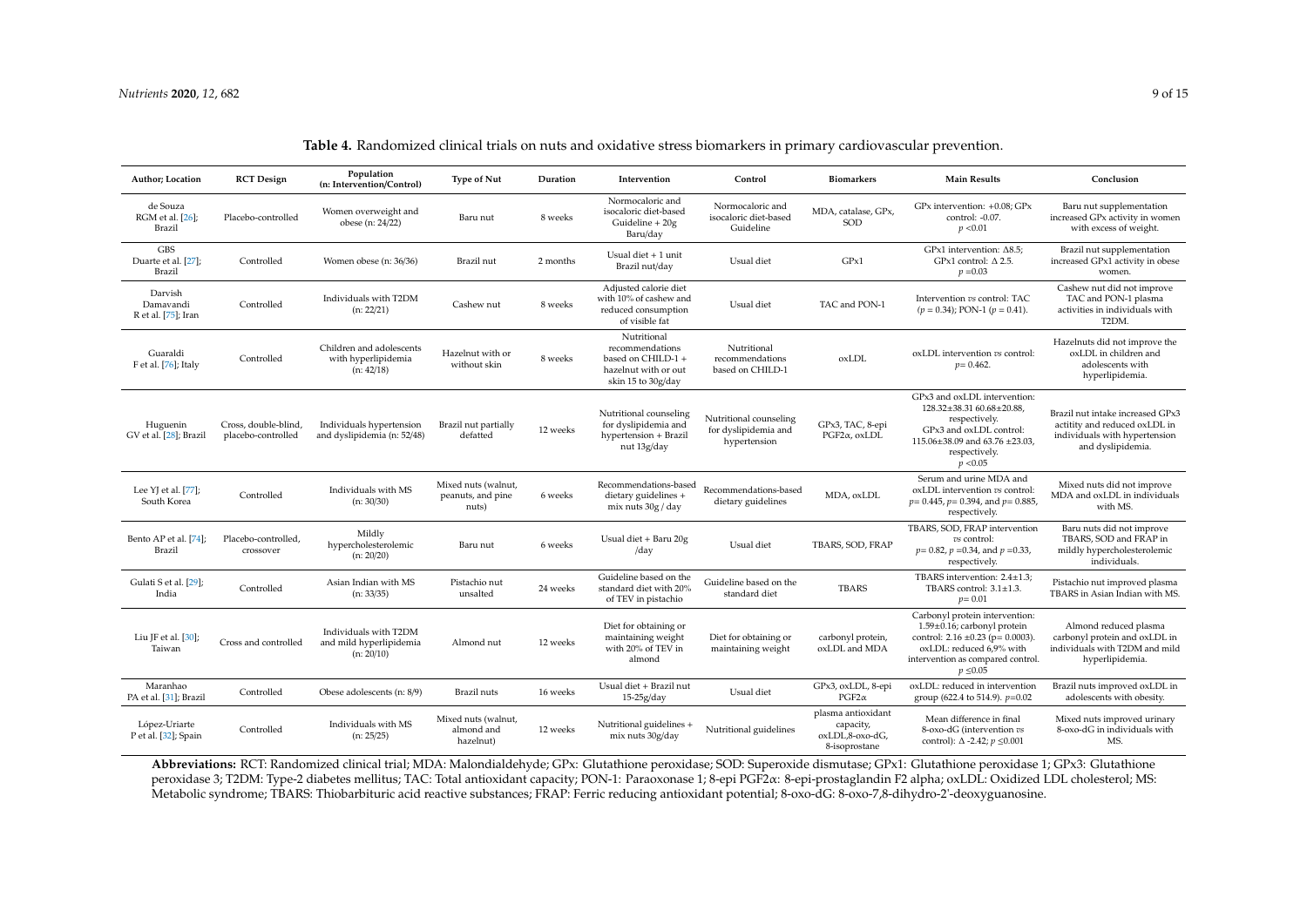#### **6. Nuts, Oxidative Stress Biomarkers, and Secondary Cardiovascular Prevention**

Regarding the oxidative stress biomarkers already mentioned, although evaluated in clinical trials conducted with individuals in primary prevention, there is little data available in the literature on the effect of supplementation of nuts and associated antioxidants in patients with documented CVD. The evaluation of such aspects in this population is more complex since such patients are usually on medications that can modulate inflammation and oxidative stress.

For example, a crossover RCT [\[78\]](#page-14-6) evaluated the effect of consumption of 85 g of almonds per day in 45 patients with documented CAD with 22 weeks of follow-up. It was observed in the group receiving intervention of almond nuts, that there was a 103% increase in the vitamin E intake, and a 10.3% increase in the serum levels of α-tocopherol and 17.5% in the urinary levels of NO compared to those observed in the control group (the NCEP diet), despite the short follow-up period and lack of statistical power to evaluate oxidative stress biomarkers.

A non-RCT [\[79\]](#page-14-7) evaluated the intake of nuts in secondary prevention in the context of the MeDiet, with patients receiving the MeDiet (*n* = 21) or diet of a low-fat type (*n* = 19). Forty men aged 45 years–65 years, with a history of coronary events for more than four months and less than two years and stable at the time of the study, with LDL-c  $> 190$  mg/dL, were followed for over three months. The recommendation for the MeDiet group was 10 g per day of nuts (Brazil nuts and/or almonds and/or walnuts). A reduction in the serum oxLDL in the low-fat diet group was observed, but the oxLDL:LDL-c ratio remained unchanged. This study also had a limited follow-up, beyond the inherent limitations of its design.

Additionally, there are studies in the literature that link oxidative stress and secondary cardiovascular prevention. For example, in the Cambridge Heart Antioxidant Study (CHAOS) study [\[80\]](#page-14-8), nuts were not evaluated specifically, but there was supplementation with tocopherol—an important antioxidant present in nuts. This study randomized 2002 patients (mean age 61 years) with symptomatic CAD confirmed by angiography, to receive 400 IU–800 IU of daily vitamin E capsule, compared to that received by the placebo, followed up for approximately 510 days. There was a 47% reduction in the risk for non-fatal AMI, but no reduction in mortality.

In another study [\[81\]](#page-14-9), the use of α-tocopherol (50 mg/day), β-carotene, or both, in 1862 male smokers with a history of AMI, with a follow-up of 5.3 years, was evaluated through an RCT. An increased relative risk of 1.58 (95% CI 1.05–2.40) in cardiovascular-related death in the group that received β-carotene in combination with  $α$ -tocopherol was observed, but there was no significant difference in the group receiving only supplementation with  $\alpha$ -tocopherol as compared to that received by the placebo.

Aligned with these findings, the GISSI (*Gruppo Italiano per lo Studio della Sopravvivenza nell'Infarto miocardico*)-Prevenzione study [\[82\]](#page-14-10), a RCT that evaluated the effects of PUFA omega-3 supplementation (1 g/day, *n* = 2836), vitamin E (300 mg/day, *n* = 2830), or both (*n* = 2830) in patients with a recent AMI (<3 months), found no beneficial effect of α-tocopherol supplementation on combined event of death, nonfatal MI, or stroke.

In order to clarify the conflicting results regarding vitamin E supplementation and secondary prevention, a Mendelian randomization study of two samples was conducted in 2019 to investigate the causal association between vitamin E and coronary heart disease (CHD). Three single nucleotide polymorphisms (SNP) were identified: rs964184, rs2108622, and rs11057830. The effect on CHD was assessed using vitamin E serum levels. Each 1 mg/L level increase was significantly associated with CAD among all participants [odds ratio (OR) 1.5, 95% CI 1:03–1:06] [\[83\]](#page-14-11).

These results suggest that nuts may increase the plasma  $\alpha$ -tocopherol and urinary NO levels even in polymedicated patients. However, the effects of vitamin E supplementation, not nut intake, on the outcomes in this population remain unclear. More robust data on the impact of nut consumption on oxidative stress markers and secondary cardiovascular prevention is needed.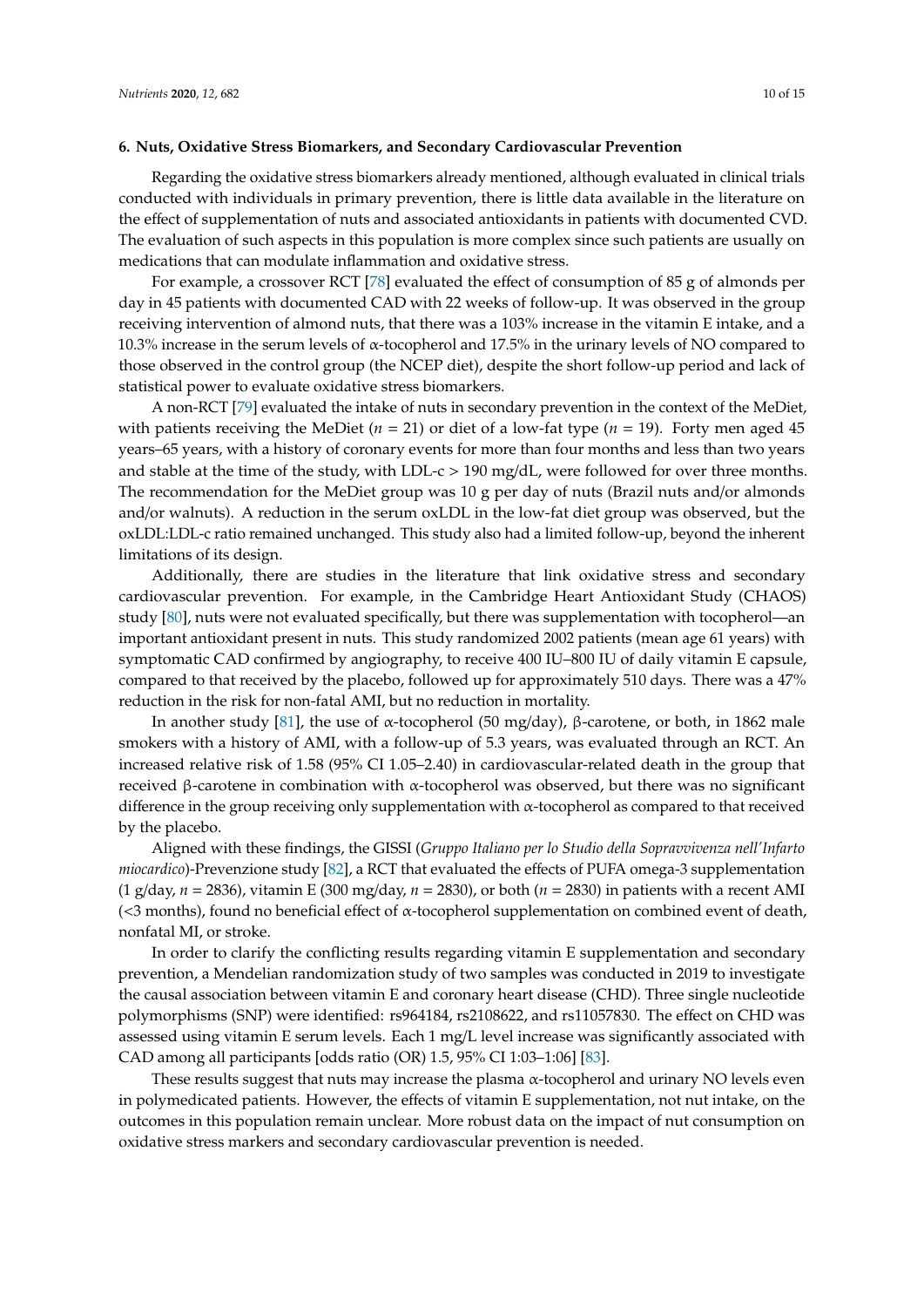#### **7. Conclusions**

An increase in oxidative stress favors atherosclerotic progression and is positively associated with ACS. The intake of antioxidant food sources and/or antioxidant supplements seem to contribute to the prevention and treatment of diseases through already-known mechanisms; nuts are a good example of such food sources due to their favorable palatability and dose-effect that allow their inclusion in the majority of diets.

The effects of nut consumption on oxidative stress parameters in primary and secondary cardiovascular prevention are promising, but remain unclear, especially in secondary prevention. The variability of the results can be attributed to factors such as: concentration of antioxidants in the food studied, the dosage used, duration of the intervention, and the characteristics of the study population. In this context, further studies on the impact of the consumption of different nuts on oxidative stress biomarkers, with clinical relevance in both primary and secondary cardiovascular prevention, will be needed.

**Author Contributions:** J.L.d.S.; C.W.; S.B.G. wrote the manuscript, A.M. and A.S.d.Q. reviewed the manuscript. All authors have read and agreed to the published version of the manuscript.

**Funding:** The authors declare that they did not receive any grants to support this research work.

**Conflicts of Interest:** The authors declare that they have no conflicts of interest.

#### **References**

- <span id="page-10-0"></span>1. Aschoff, L. Introduction. In *Arteriosclerosis: A Survey of Problem*; Cowdry, E.V., Ed.; Macmillan: New York, NY, USA, 1933; pp. 1–18.
- <span id="page-10-1"></span>2. Lippi, G.; Sanchis-Gomar, F.; Cervellin, G. Chest pain, dyspnea and other symptoms in patients with type 1 and 2 myocardial infarction. A literature review. *Int. J. Cardiol.* **2016**, *215*, 20–22. [\[CrossRef\]](http://dx.doi.org/10.1016/j.ijcard.2016.04.045)
- <span id="page-10-2"></span>3. Ambrose, J.; Singh, M. Pathophysiology of coronary artery disease leading to acute coronary syndromes. *F1000Prime Rep.* **2015**, *7*. [\[CrossRef\]](http://dx.doi.org/10.12703/P7-08)
- <span id="page-10-3"></span>4. World Health Organization (WHO). The Top 10 Causes of Death. Available online: https://[www.who.int](https://www.who.int/news-room/fact-sheets/detail/the-top-10-causes-of-death)/ news-room/fact-sheets/detail/[the-top-10-causes-of-death](https://www.who.int/news-room/fact-sheets/detail/the-top-10-causes-of-death) (accessed on 10 January 2020).
- <span id="page-10-4"></span>5. Liguori, I.; Russo, G.; Francesco, C.; Bulli, G.; Della-Morte, D.; Gargiulo, G.; Testa, G.; Cacciatore, F.; Bonaduce, D.; Abete, P. Oxidative stress, aging, and diseases. *Clin. Interv. Aging* **2018**, *13*, 757–772. [\[CrossRef\]](http://dx.doi.org/10.2147/CIA.S158513)
- <span id="page-10-5"></span>6. Lefer, D.J.; Granger, D.N. Oxidative stress and cardiac disease. *Am. J. Med.* **2000**, *109*, 315–323. [\[CrossRef\]](http://dx.doi.org/10.1016/S0002-9343(00)00467-8)
- <span id="page-10-6"></span>7. Barbosa, K.B.F.; Costa, N.M.B.; Alfenas, R.C.G.; Paula, S.O.; Minim, V.P.R.; Bressan, J. Estresse oxidativo: Conceito, implicações e fatores modulatórios. *Rev. Nut.* **2010**, *23*, 629–643. [\[CrossRef\]](http://dx.doi.org/10.1590/S1415-52732010000400013)
- <span id="page-10-7"></span>8. Kim, H.; Yun, J.; Kwon, S.M. Therapeutic Strategies for Oxidative Stress-Related Cardiovascular Diseases: Removal of Excess Reactive Oxygen Species in Adult Stem Cells. *Oxidative Med. Cell. Longev.* **2016**, *2016*, 1–11. [\[CrossRef\]](http://dx.doi.org/10.1155/2016/2483163) [\[PubMed\]](http://www.ncbi.nlm.nih.gov/pubmed/27668035)
- <span id="page-10-8"></span>9. Siti, H.N.; Kamisah, Y.; Kamsiah, J. The role of oxidative stress, antioxidants and vascular inflammation in cardiovascular disease (a review). *Vascul. Pharmacol.* **2015**, *71*, 40–56. [\[CrossRef\]](http://dx.doi.org/10.1016/j.vph.2015.03.005) [\[PubMed\]](http://www.ncbi.nlm.nih.gov/pubmed/25869516)
- <span id="page-10-9"></span>10. Chaalal, M.; Ouchemoukh, S.; Mehenni, C.; Salhi, N.; Soufi, O.; Ydjedd, S.; Louaileche, H. Phenolic contents and in vitro antioxidant activity of four commonly consumed nuts in algeria. *Acta Aliment.* **2018**, *48*, 1–7. [\[CrossRef\]](http://dx.doi.org/10.1556/066.2018.0009)
- <span id="page-10-10"></span>11. Morel, A.; Hamed, A.I.; Oleszek, W.; Stochmal, A.; Głowacki, R.; Olas, B. Protective action of proanthocyanidin fraction fromMedemia argunnuts against oxidative/nitrative damages of blood platelet and plasma components. *Platelets* **2014**, *25*, 75–80. [\[CrossRef\]](http://dx.doi.org/10.3109/09537104.2013.769511)
- <span id="page-10-11"></span>12. Yang, L.; Xian, D.; Xiong, X.; Lai, R.; Song, J.; Zhong, J. Proanthocyanidins against Oxidative Stress: From Molecular Mechanisms to Clinical Applications. *BioMed Res. Int.* **2018**, *85844136*, 1–11. [\[CrossRef\]](http://dx.doi.org/10.1155/2018/8584136)
- <span id="page-10-12"></span>13. Macedo, T.J.S.; Barros, V.R.P.; Monte, A.P.O.; Gouveia, B.B.; Bezerra, M.É.S.; Cavalcante, A.Y.P.; Matos, M.H.T. Resveratrol has dose-dependent effects on DNA fragmentation and mitochondrial activity of ovine secondary follicles cultured in vitro. *Zygote* **2017**, *25*, 434–442. [\[CrossRef\]](http://dx.doi.org/10.1017/S0967199417000193) [\[PubMed\]](http://www.ncbi.nlm.nih.gov/pubmed/28693629)
- <span id="page-10-13"></span>14. Lux, S.; Scharlau, D.; Schlörmann, W.; Birringer, M.; Glei, M. In vitro fermented nuts exhibit chemopreventive effects in HT29 colon cancer cells. *Br. J. Nut.* **2012**, *108*, 1177–1186. [\[CrossRef\]](http://dx.doi.org/10.1017/S0007114511006647) [\[PubMed\]](http://www.ncbi.nlm.nih.gov/pubmed/22172380)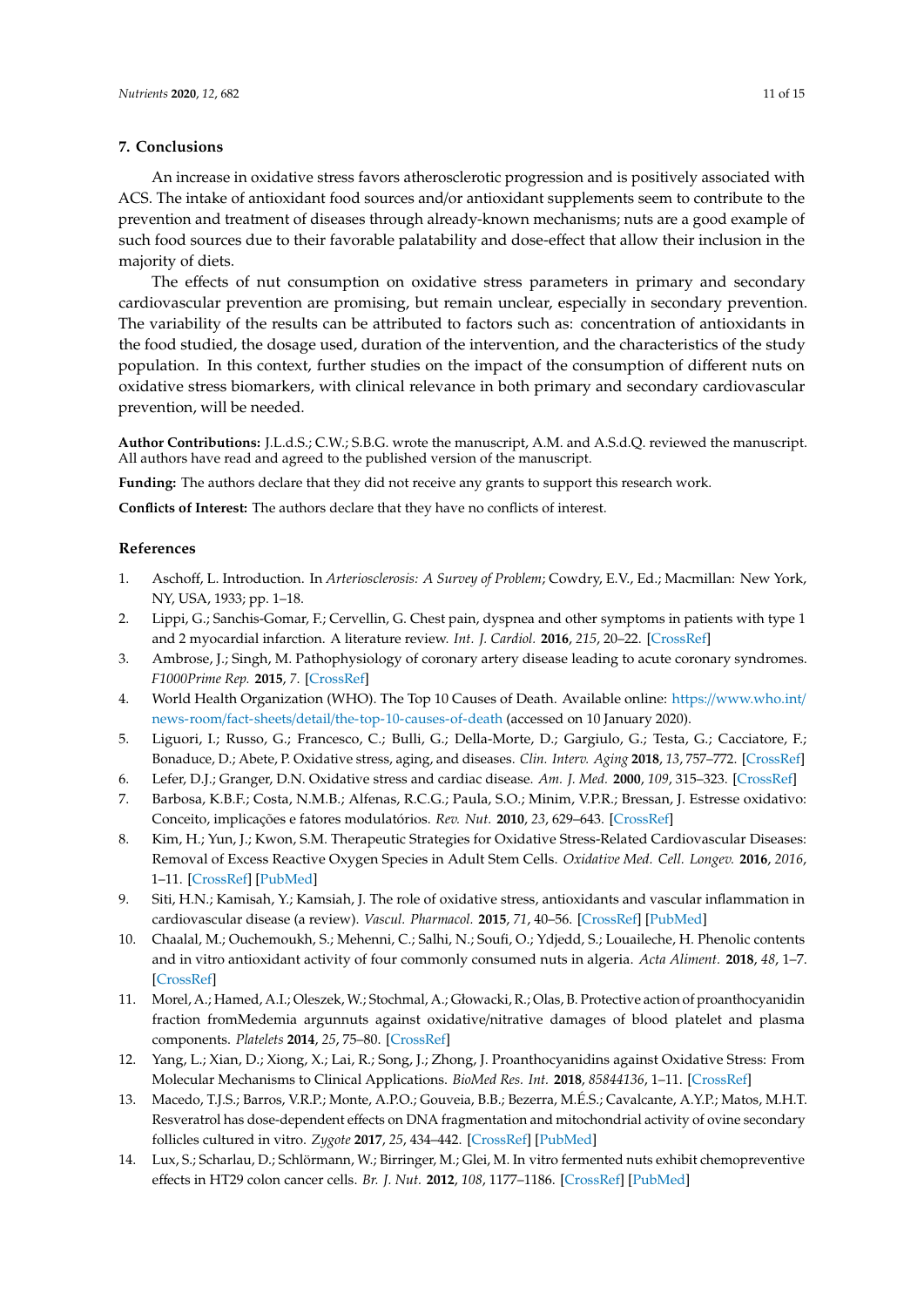- <span id="page-11-7"></span>15. Paterniti, I.; Impellizzeri, D.; Cordaro, M.; Siracusa, R.; Bisignano, C.; Gugliandolo, E.; Cuzzocrea, S. The Anti-Inflammatory and Antioxidant Potential of Pistachios (Pistacia vera L.) In Vitro and In Vivo. *Nutrients* **2017**, *9*, 915. [\[CrossRef\]](http://dx.doi.org/10.3390/nu9080915) [\[PubMed\]](http://www.ncbi.nlm.nih.gov/pubmed/28829406)
- <span id="page-11-8"></span>16. Laubertová, L.; Koňariková, K.; Gbelcová, H.; Ďuračková, Z.; Žitňanová, I. Effect of walnut oil on hyperglycemia-induced oxidative stress and pro-inflammatory cytokines production. *Eur. J. Nut.* **2015**, *54*, 291–299. [\[CrossRef\]](http://dx.doi.org/10.1007/s00394-014-0710-3)
- <span id="page-11-9"></span>17. Sheng, J.; Yang, X.; Chen, J.; Peng, T.; Yin, X.; Liu, W.; Yang, X. Antioxidative effects and mechanism study of bioactive peptides from defatted walnut (Juglans regia L.) meal hydrolysate. *J. Agric. Food Chem.* **2019**, *67*, 3305–3312. [\[CrossRef\]](http://dx.doi.org/10.1021/acs.jafc.8b05722)
- <span id="page-11-19"></span><span id="page-11-0"></span>18. Anderson, K.J.; Teuber, S.S.; Gobeille, A.; Cremin, P.; Waterhouse, A.L.; Steinberg, F.M. Walnut Polyphenolics Inhibit In Vitro Human Plasma and LDL Oxidation. *J. Nutr.* **2001**, *131*, 2837–2842. [\[CrossRef\]](http://dx.doi.org/10.1093/jn/131.11.2837)
- <span id="page-11-20"></span><span id="page-11-1"></span>19. Anselmo, N.A.; Paskakulis, L.C.; Garcias, R.C.; Botelho, F.F.R.; Toledo, G.Q.; Cury, M.F.R. Prior intake of Brazil nuts attenuates renal injury induced by ischemia and reperfusion. *Braz. J. Nephrol.* **2018**, *40*, 10–17. [\[CrossRef\]](http://dx.doi.org/10.1590/1678-46a85-jbn-3819)
- <span id="page-11-10"></span>20. Choi, Y.; Abdelmegeed, M.A.; Song, B.-J. Preventive effects of dietary walnuts on high-fat-induced hepatic fat accumulation, oxidative stress and apoptosis in mice. *J. Nut. Biochem.* **2016**, *38*, 70–80. [\[CrossRef\]](http://dx.doi.org/10.1016/j.jnutbio.2016.08.013)
- <span id="page-11-21"></span><span id="page-11-11"></span>21. Hong, M.; Groven, S.; Marx, A.; Rasmussen, C.; Beidler, J. Anti-Inflammatory, Antioxidant, and Hypolipidemic Effects of Mixed Nuts in Atherogenic Diet-Fed Rats. *Molecules* **2018**, *23*, 3126. [\[CrossRef\]](http://dx.doi.org/10.3390/molecules23123126)
- <span id="page-11-22"></span><span id="page-11-12"></span>22. Surra, J.C.; Barranquero, C.; Torcal, M.P.; Orman, I.; Segovia, J.C.; Guillén, N.; Navarro, M.A.; Arnal, C.; Osada, J. In comparison with pal oil, dietary nut supplementation delays the progression of atherosclerotic lesions in famale apoE-deficient mice. *Br. J. Nutr.* **2013**, *109*, 202–209. [\[CrossRef\]](http://dx.doi.org/10.1017/S000711451200092X)
- <span id="page-11-23"></span><span id="page-11-13"></span>23. Avila, J.A.D.; Alvarez-Parrilla, E.; López-Díaz, J.A.; Maldonado-Mendoza, I.; Gómez-García, M.D.C.; De La Rosa, L.A. The pecan nut *(Carya illinoinensis) and its oil and polyphenolic fractions di*ff*erentially* modulate lipid metabolism and the antioxidant enzyme activities in rats fed high-fat diets. *Food Chem.* **2015**, *168*, 529–537. [\[CrossRef\]](http://dx.doi.org/10.1016/j.foodchem.2014.07.092) [\[PubMed\]](http://www.ncbi.nlm.nih.gov/pubmed/25172744)
- <span id="page-11-24"></span><span id="page-11-2"></span>24. Alturfan, A.A.; Emekeli-Alturfan, E.; Uslu, E. Consumption of pistachio nuts beneficially affect blood lipids and total antioxidant activity in rats fed a high-cholesterol diet. *Folia Biol. (Praha)* **2009**, *55*, 132–136. [\[PubMed\]](http://www.ncbi.nlm.nih.gov/pubmed/19691920)
- <span id="page-11-25"></span><span id="page-11-3"></span>25. Bitok, E.; Sabaté, J. Nuts and Cardiovascular Disease. *Prog. Cardiovasc. Dis.* **2018**, *61*, 33–37. [\[CrossRef\]](http://dx.doi.org/10.1016/j.pcad.2018.05.003) [\[PubMed\]](http://www.ncbi.nlm.nih.gov/pubmed/29800597)
- <span id="page-11-4"></span>26. De Souza, R.G.M.; Gomes, A.C.; Navarro, A.M.; Cunha, L.C.; da Silva, M.A.C.; Junior, F.B.; Mota, J.F. Baru Almonds Increase the Activity of Glutathione Peroxidase in Overweight and Obese Women: A Randomized, Placebo-Controlled Trial. *Nutrients* **2019**, *11*, 1750. [\[CrossRef\]](http://dx.doi.org/10.3390/nu11081750) [\[PubMed\]](http://www.ncbi.nlm.nih.gov/pubmed/31366053)
- <span id="page-11-15"></span>27. Duarte, G.B.S.; Reis, B.Z.; Rogero, M.M.; Vargas-Mendez, E.; Barbosa, F.; Cercato, C.; Cozzolino, S.M.F. Consumption of Brazil nuts with high selenium levels increased inflammation biomarkers in obese women: A randomized controlled trial. *Nutrition* **2019**, *63*, 162–168. [\[CrossRef\]](http://dx.doi.org/10.1016/j.nut.2019.02.009) [\[PubMed\]](http://www.ncbi.nlm.nih.gov/pubmed/31026738)
- <span id="page-11-14"></span>28. Huguenin, G.V.; Oliveira, G.M.M.; Moreira, A.S.B.; Saint'Pierre, T.D.; Gonçalves, R.A.; Pinheiro-Mulder, A.R.; Rosa, G. Improvement of antioxidant status after Brazil nut intake in hypertensive and dyslipidemic subjects. *Nutr. J.* **2015**, *14*, 1–10. [\[CrossRef\]](http://dx.doi.org/10.1186/s12937-015-0043-y)
- <span id="page-11-17"></span>29. Gulati, S.; Misra, A.; Pandey, R.M.; Bhatt, S.P.; Saluja, S. Effects of pistachio nuts on body composition, metabolic, inflammatory and oxidative stress parameters in Asian Indians with metabolic syndrome: A 24-wk, randomized control trial. *Nutrition* **2015**, *30*, 192–197. [\[CrossRef\]](http://dx.doi.org/10.1016/j.nut.2013.08.005)
- <span id="page-11-18"></span>30. Liu, J.F.; Liu, Y.-H.; Chen, C.-M.; Chang, W.-H.; Chen, C.-Y.O. The effect of almonds on inflammation and oxidative stress in Chinese patients with type 2 diabetes mellitus: A randomized crossover controlled feeding trial. *Eur. J. Nut.* **2012**, *52*, 927–935. [\[CrossRef\]](http://dx.doi.org/10.1007/s00394-012-0400-y)
- <span id="page-11-16"></span>31. Maranhão, P.A.; Kraemer-Aguiar, L.G.; de Oliveira, C.L.; Kuschnir, M.C.; Vieira, Y.R.; Souza, M.G.; Bouskela, E. Brazil nuts intake improves lipid profile, oxidative stress and microvascular function in obese adolescents: A randomized controlled trial. *Nutr. Metab.* **2011**, *8*, 1–8. [\[CrossRef\]](http://dx.doi.org/10.1186/1743-7075-8-32)
- <span id="page-11-5"></span>32. López-Uriarte, P.; Nogués, R.; Saez, G.; Bulló, M.; Romeu, M.; Masana, L.; Salas-Salvadó, J. Effect of nut consumption on oxidative stress and the endothelial function in metabolic syndrome. *Clin. Nutr.* **2010**, *29*, 373–380. [\[CrossRef\]](http://dx.doi.org/10.1016/j.clnu.2009.12.008)
- <span id="page-11-6"></span>33. Campisi, J. Senescent cells, tumor suppression, and organismal aging: Good citizens, bad neighbors. *Cell* **2005**, *120*, 513–522. [\[CrossRef\]](http://dx.doi.org/10.1016/j.cell.2005.02.003) [\[PubMed\]](http://www.ncbi.nlm.nih.gov/pubmed/15734683)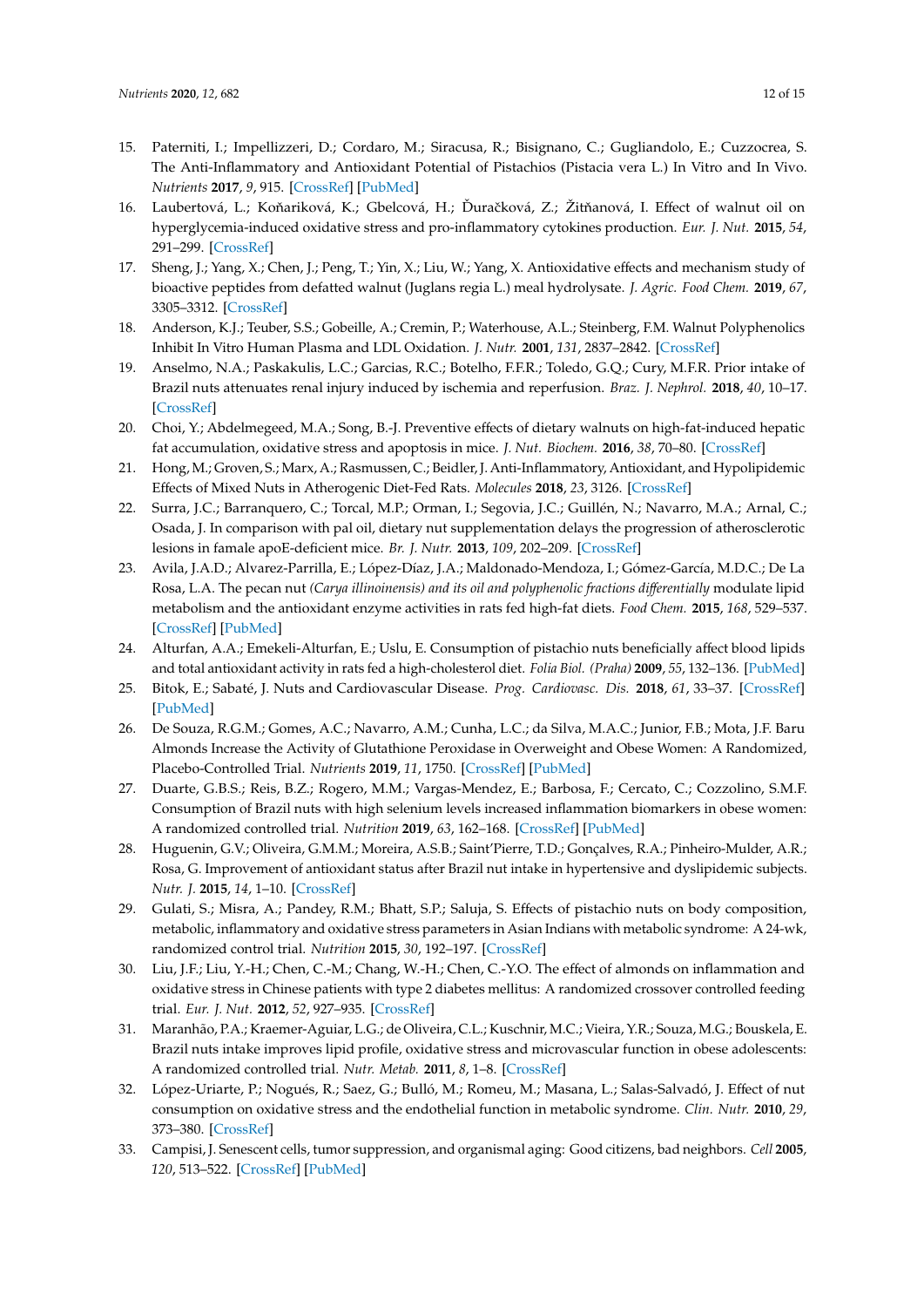- <span id="page-12-0"></span>34. Gardner, S.E.; Humphry, M.; Bennett, M.R.; Clarke, M.C. Senescent vascular smooth muscle cells drive inflammation through an interleukin-1α-dependent senescence-associated secretory phenotype. *Arterioscler. Thromb. Vasc. Biol.* **2015**, *35*, 1963–1974. [\[CrossRef\]](http://dx.doi.org/10.1161/ATVBAHA.115.305896) [\[PubMed\]](http://www.ncbi.nlm.nih.gov/pubmed/26139463)
- <span id="page-12-1"></span>35. Acosta, J.C.; Banito, A.; Wuestefeld, T.; Georgilis, A.; Janich, P.; Morton, J.P.; Athineos, D.; Kang, T.W.; Lasitschka, F.; Andrulis, M.; et al. A complex secretory program orchestrated by the inflammasome controls paracrine senescence. *Nat. Cell Biol.* **2013**, *15*, 978–990. [\[CrossRef\]](http://dx.doi.org/10.1038/ncb2784) [\[PubMed\]](http://www.ncbi.nlm.nih.gov/pubmed/23770676)
- <span id="page-12-2"></span>36. Li, H.; Horke, S.; Förstermann, U. Vascular oxidative stress, nitric oxide and atherosclerosis. *Atherosclerosis* **2014**, *237*, 208–219. [\[CrossRef\]](http://dx.doi.org/10.1016/j.atherosclerosis.2014.09.001)
- <span id="page-12-16"></span>37. Sakakura, K.; Nakano, M.; Otsuka, F.; Ladich, E.; Kolodgie, F.D.; Virmani, R. Pathophysiology of atherosclerosis plaque progression. *Heart Lung Circ.* **2013**, *22*, 399–411. [\[CrossRef\]](http://dx.doi.org/10.1016/j.hlc.2013.03.001)
- 38. Förstermann, U. Oxidative stress in vascular disease: Causes, defense mechanisms and potential therapies. *Nat. Clin. Pract. Cardiovasc. Med.* **2008**, *5*, 338–349. [\[CrossRef\]](http://dx.doi.org/10.1038/ncpcardio1211)
- <span id="page-12-3"></span>39. Förstermann, U. Nitric oxide and oxidative stress in vascular disease. *Pflügers Arch.-Eur. J. Physiol.* **2010**, *459*, 923–939. [\[CrossRef\]](http://dx.doi.org/10.1007/s00424-010-0808-2)
- <span id="page-12-4"></span>40. Glaudemans, A.W.J.M.; Slart, R.H.J.A.; Bozzao, A.; Bonanno, E.; Arca, M.; Dierckx, R.A.J.O.; Signore, A. Molecular imaging in atherosclerosis. *Eur. J. Nucl. Med. Mol. Imaging* **2010**, *37*, 2381–2397. [\[CrossRef\]](http://dx.doi.org/10.1007/s00259-010-1406-4)
- <span id="page-12-5"></span>41. Judd, W.S.; Campbell, C.S.; Kellogg, E.A.; Stevens, P.F.; Donoghue, M.J. Taxonomic evidence: Structural and biochemical characters. In *Plant Systematics: A Phylogentetic Approach*, 2nd ed.; Judd, W.S., Campbell, C.S., Kellogg, E.A., Stevens, P.F., Donoghue, M.J., Eds.; Massachusetts: Sunderland, UK, 2002; pp. 55–104.
- <span id="page-12-6"></span>42. Freitas, J.; Fernandes, D.; Czeder, L.; Lima, J.; Sousa, A.; Naves, M. Edible Seeds and Nuts Grown in Brazil as Sources of Protein for Human Nutrition. *Food Nutr. Sci.* **2012**, *3*, 857–862. [\[CrossRef\]](http://dx.doi.org/10.4236/fns.2012.36114)
- <span id="page-12-7"></span>43. Venkatachalam, M.; Sathe, S.K. Chemical composition of selected edible nut seeds. *J. Agric. Food Chem.* **2006**, *54*, 4705–4714. [\[CrossRef\]](http://dx.doi.org/10.1021/jf0606959)
- <span id="page-12-8"></span>44. US Department of Agriculture. *USDA National Nutrition Database for Standard Reference*; Release 26; USDA: Springfield, VA, USA, 2013.
- <span id="page-12-9"></span>45. Miraliakbari, H.; Shahidi, F. Lipid class compositions, tocopherols and sterols of tree nut oils extracted with different solvents. *J. Food Lipids* **2008**, *15*, 81–96. [\[CrossRef\]](http://dx.doi.org/10.1111/j.1745-4522.2007.00104.x)
- <span id="page-12-10"></span>46. Bolling, B.W.; Chen, C.Y.; McKay, D.L.; Blumberg, J.B. Tree nut phytochemicals: Composition, antioxidant capacity, bioactivity, impact factors: A systematic review of almonds, Brazils, cashews, hazelnuts, macadamias, pecans, pine nuts, pistachios and walnuts. *Nutr. Res. Rev.* **2011**, *24*, 244–275. [\[CrossRef\]](http://dx.doi.org/10.1017/S095442241100014X) [\[PubMed\]](http://www.ncbi.nlm.nih.gov/pubmed/22153059)
- 47. Alasalvar, C.; Bolling, B.W. Review of nut phytochemicals, fat-soluble bioactives, antioxidant components and health effects. *Br. J. Nutr.* **2015**, *113*, 68–78. [\[CrossRef\]](http://dx.doi.org/10.1017/S0007114514003729) [\[PubMed\]](http://www.ncbi.nlm.nih.gov/pubmed/26148924)
- 48. Cardoso, B.R.; Duarte, G.B.S.; Reis, B.Z.; Cozzolino, S.M.F. Brazil nuts: Nutritional composition, health benefits and safety aspects. *Food Res Int.* **2017**, *100*, 9–18. [\[CrossRef\]](http://dx.doi.org/10.1016/j.foodres.2017.08.036)
- 49. De Souza, R.G.M.; Schincaglia, R.M.; Pimentel, G.D.; Mota, J.F. Nuts and Human Health Outcomes: A Systematic Review. *Nutrients* **2017**, *9*, 1311. [\[CrossRef\]](http://dx.doi.org/10.3390/nu9121311)
- 50. Sánchez-González, C.; Ciudad, C.J.; Noé, V.; Izquierdo-Pulido, M. Health benefits of walnut polyphenols: An exploration beyond their lipid profile. *Crit. Rev. Food Sci. Nutr.* **2017**, *57*, 3373–3383. [\[CrossRef\]](http://dx.doi.org/10.1080/10408398.2015.1126218)
- 51. Kim, Y.; Keogh, J.B.; Clifton, P.M. Benefits of Nut Consumption on Insulin Resistance and Cardiovascular Risk Factors: Multiple Potential Mechanisms of Actions. *Nutrients* **2017**, *9*, 1271. [\[CrossRef\]](http://dx.doi.org/10.3390/nu9111271)
- <span id="page-12-11"></span>52. Freitas, J.B.; Naves, M.M.V. Chemical composition of nuts and edible seeds and their relation to nutrition and health. *Rev. Nutr.* **2010**, *23*, 269–279. [\[CrossRef\]](http://dx.doi.org/10.1590/S1415-52732010000200010)
- <span id="page-12-12"></span>53. Vera, R.; Soares Junior, M.S.; Naves, R.V.; Souza, E.R.B.; Fernandes, E.P.; Caliari, M.; Leandro, W.M. Características químicas de amêndoas de barueiros (dipteryx alata vog.) de ocorrência natural no cerrado do estado de Goiás, Brasil. *Rev. Bras. Frutic.* **2009**, *31*, 112–118. [\[CrossRef\]](http://dx.doi.org/10.1590/S0100-29452009000100017)
- <span id="page-12-13"></span>54. Alasalvar, C.; Shahidi, F. Natural antioxidants in tree nuts. *Eur. J. Lipid Technol.* **2009**, *111*, 1056–1062. [\[CrossRef\]](http://dx.doi.org/10.1002/ejlt.200900098)
- <span id="page-12-14"></span>55. Pérez-Jiménez, J.; Neveu, V.; Vos, F.; Scalbert, A. Identification of the 100 richest dietary sources of polyphenols: An application of the Phenol-**Explorer** database. *Eur. J. Clin. Nutr.* **2010**, *64*, S112–S120. [\[CrossRef\]](http://dx.doi.org/10.1038/ejcn.2010.221) [\[PubMed\]](http://www.ncbi.nlm.nih.gov/pubmed/21045839)
- <span id="page-12-15"></span>56. Bolling, B.W.; McKay, D.L.; Blumberg, J.B. The phytochemical composition and antioxidant actions of tree nuts. *Asia Pac. J. Clin. Nutr.* **2010**, *19*, 117–123. [\[PubMed\]](http://www.ncbi.nlm.nih.gov/pubmed/20199996)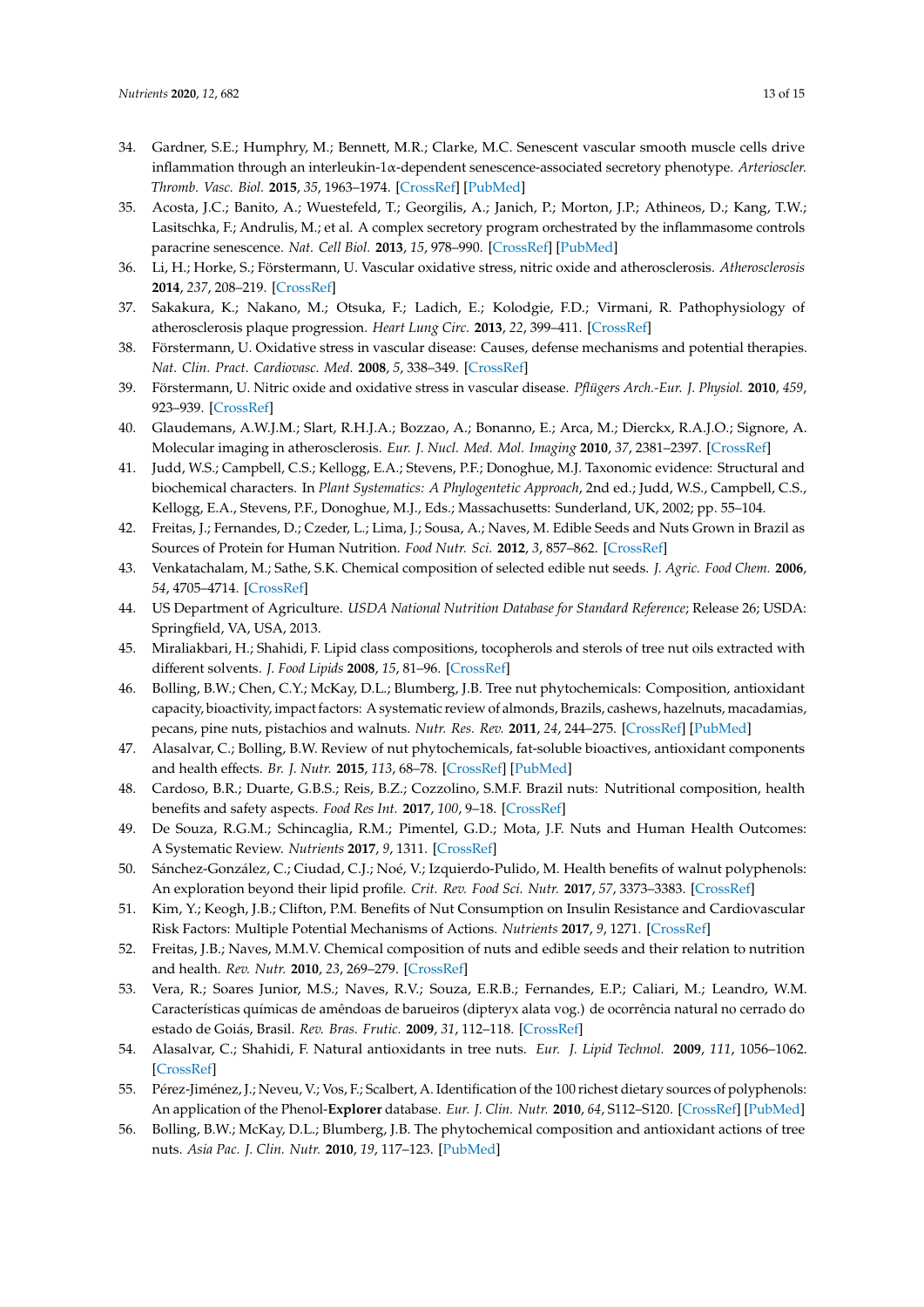- <span id="page-13-7"></span><span id="page-13-6"></span><span id="page-13-5"></span><span id="page-13-4"></span><span id="page-13-3"></span><span id="page-13-0"></span>57. Ryan, E.; Galvin, K.; O'Connor, T.P.; Maguire, A.R.; O'Brien, N.M. Fatty acid profile, tocopherol, squalene and phytosterol content of brazil, pecan, pine, pistachio and cashew nuts. *Int. J. Food Sci. Nutr.* **2006**, *54*, 219–228. [\[CrossRef\]](http://dx.doi.org/10.1080/09637480600768077) [\[PubMed\]](http://www.ncbi.nlm.nih.gov/pubmed/17127473)
- <span id="page-13-1"></span>58. Dugo, G.; La Pera, L.; Lo Turco, V.; Mavrogeni, E.; Alfa, M. Determination of selenium in nuts by cathodictripping potentiometry (CSP). *J. Agric. Food Chem.* **2003**, *51*, 3722–3725. [\[CrossRef\]](http://dx.doi.org/10.1021/jf021256m) [\[PubMed\]](http://www.ncbi.nlm.nih.gov/pubmed/12797733)
- <span id="page-13-2"></span>59. Stevens-Barrón, J.C.; de la Rosa, L.A.; Wall-Medrano, A.; Álvarez-Parrilla, E.; Rodríguez-Ramirez, R.; Robles-Zepeda, R.E.; Astiazaran-García, H. Chemical Composition and In Vitro Bioaccessibility of Antioxidant Phytochemicals from Selected Edible Nuts. *Nutrients* **2019**, *11*, 2303. [\[CrossRef\]](http://dx.doi.org/10.3390/nu11102303)
- 60. USDA—United States Department of Agriculture. Available online: https://[fdc.nal.usda.gov](https://fdc.nal.usda.gov/)/ (accessed on 31 December 2019).
- 61. Amaral, J.S.; Alves, M.R.; Seabra, R.M.; Oliveira, B.P.P. Vitamin E compositions of walnuts (Juglans regia L.): A 3-year comparative study of different cultivars. *J. Agric. Food Chem.* **2005**, *53*, 5467–5472. [\[CrossRef\]](http://dx.doi.org/10.1021/jf050342u) [\[PubMed\]](http://www.ncbi.nlm.nih.gov/pubmed/15969535)
- 62. Köksal, A.I.; Artik, N.A.; Şimşek, A.; Güne, N. Nutrient composition of hazelnut (Corylus avellana L.) varieties cultivated in Turkey. *Food Chem.* **2006**, *99*, 509–515. [\[CrossRef\]](http://dx.doi.org/10.1016/j.foodchem.2005.08.013)
- 63. Shin, E.C.; Huang, Y.Z.; Pegg, R.B.; Phillips, R.D.; Eitenmiller, R.R. Commercial runner peanut cultivars in the United States: Tocopherol composition. *J. Agric. Food Chem.* **2009**, *57*, 10289–10295. [\[CrossRef\]](http://dx.doi.org/10.1021/jf9029546)
- <span id="page-13-8"></span>64. Estruch, R.; Ros, E.; Salas-Salvadó, J.; Covas, M.I.; Corella, D.; Arós, F.; Gómez-Gracia, E.; Ruiz-Gutiérrez, V.; Fiol, M.; Lapetra, J.; et al. Primary Prevention of Cardiovascular Disease with a Mediterranean Diet Supplemented with Extra-Virgin Olive Oil or Nuts. *N. Engl. J. Med.* **2018**, *378*, e34. [\[CrossRef\]](http://dx.doi.org/10.1056/NEJMoa1800389)
- <span id="page-13-9"></span>65. Arnett, D.K.; Blumenthal, R.S.; Albert, M.A.; Buroker, A.B.; Goldberger, Z.D.; Hahn, E.J.; Himmelfarb, C.D.; Khera, A.; Lloyd-Jones, D.; McEvoy, J.W.; et al. 2019 ACC/AHA Guideline on the Primary Prevention of Cardiovascular Disease: A Report of the American College of Cardiology/American Heart Association Task Force on Clinical Practice Guidelines. *Circulation* **2019**, *140*, e596–e646.
- <span id="page-13-10"></span>66. Fraser, G.E.; Sabaté, J.; Beeson, W.L.; Strahan, T.M. A possible protective effect of nut consumption on risk of coronary heart disease. The Adventist Health Study. *Arch. Intern. Med.* **1992**, *152*, 1416–1424. [\[CrossRef\]](http://dx.doi.org/10.1001/archinte.1992.00400190054010) [\[PubMed\]](http://www.ncbi.nlm.nih.gov/pubmed/1627021)
- <span id="page-13-11"></span>67. Ellsworth, J.L.; Kushi, L.H.; Folsom, A.R. Frequent nut intake and risk of death from coronary heart disease and all causes in postmenopausal women: The Iowa Women's Health Study. *Nutr. Metab. Cardiovasc. Dis.* **2001**, *11*, 372–377. [\[PubMed\]](http://www.ncbi.nlm.nih.gov/pubmed/12055701)
- <span id="page-13-19"></span><span id="page-13-12"></span>68. Bao, Y. Association of nut consumption with total and cause-specific mortality. *Indian Heart J.* **2014**, *66*, 388–389. [\[CrossRef\]](http://dx.doi.org/10.1056/NEJMoa1307352)
- <span id="page-13-13"></span>69. Hshieh, T.T.; Petrone, A.B.; Djoussé, L. Nut consupmtion and risk of mortality in the Physicians Health Study. *Am. J. Clin. Nutr.* **2015**, *101*, 407–412. [\[CrossRef\]](http://dx.doi.org/10.3945/ajcn.114.099846) [\[PubMed\]](http://www.ncbi.nlm.nih.gov/pubmed/25646339)
- <span id="page-13-14"></span>70. Sureda, A.; Bibiloni, M.D.; Martorell, M.; Buil-Cosiales, P.; Marti, A.; Pons, A.; Tur, J.A.; Martinez-Gonzalez, M.Á.; PREDIMED Study Investigators. Mediterranean diets supplemented with virgin olive oil and nuts enhance plasmatic antioxidant capabilities and decrease xanthine oxidase activity in people with metabolic syndrome: The PREDIMED study. *Mol. Nutr. Food Res.* **2016**, *60*, 2654–2664. [\[CrossRef\]](http://dx.doi.org/10.1002/mnfr.201600450) [\[PubMed\]](http://www.ncbi.nlm.nih.gov/pubmed/27600061)
- <span id="page-13-15"></span>71. Zamora-Ros, R.; Serafini,M.; Estruch, R.; Lamuela-Raventós, R.M.; Martínez-González,M.A.; Salas-Salvadó, J.; Andres-Lacueva, C. Mediterranean diet and non enzymatic antioxidant capacity in the PREDIMED study: Evidence for a mechanism of antioxidant tuning. *Nutr. Metab. Cardiovasc. Dis.* **2013**, *23*, 1167–1174. [\[CrossRef\]](http://dx.doi.org/10.1016/j.numecd.2012.12.008)
- <span id="page-13-16"></span>72. Berryman, C.E.; Grieger, J.A.; West, S.G.; Chen, C.-Y.O.; Blumberg, J.B.; Rothblat, G.H.; Kris-Etherton, P.M. Acute Consumption of Walnuts and Walnut Components Differentially Affect Postprandial Lipemia, Endothelial Function, Oxidative Stress, and Cholesterol Efflux in Humans with Mild Hypercholesterolemia. *J. Nutr.* **2013**, *143*, 788–794. [\[CrossRef\]](http://dx.doi.org/10.3945/jn.112.170993)
- <span id="page-13-17"></span>73. Stockler-Pinto, M.B.; Mafra, D.; Moraes, C.; Lobo, J.; Boaventura, G.T.; Farage, N.E.; Malm, O. Brazil Nut (Bertholletia excelsa, H.B.K.) Improves Oxidative Stress and Inflammation Biomarkers in Hemodialysis Patients. *Biol. Trace Elem. Res.* **2014**, *158*, 105–112.
- <span id="page-13-18"></span>74. Bento, A.P.N.; Cominetti, C.; Simões Filho, A.; Naves, M.M.V. Baru almond improves lipid profile in mildly hypercholesterolemic subjects: A randomized, controlled, crossover study. *Nutr. Metab. Cardiovasc. Dis.* **2014**, *24*, 1330–1336. [\[CrossRef\]](http://dx.doi.org/10.1016/j.numecd.2014.07.002)